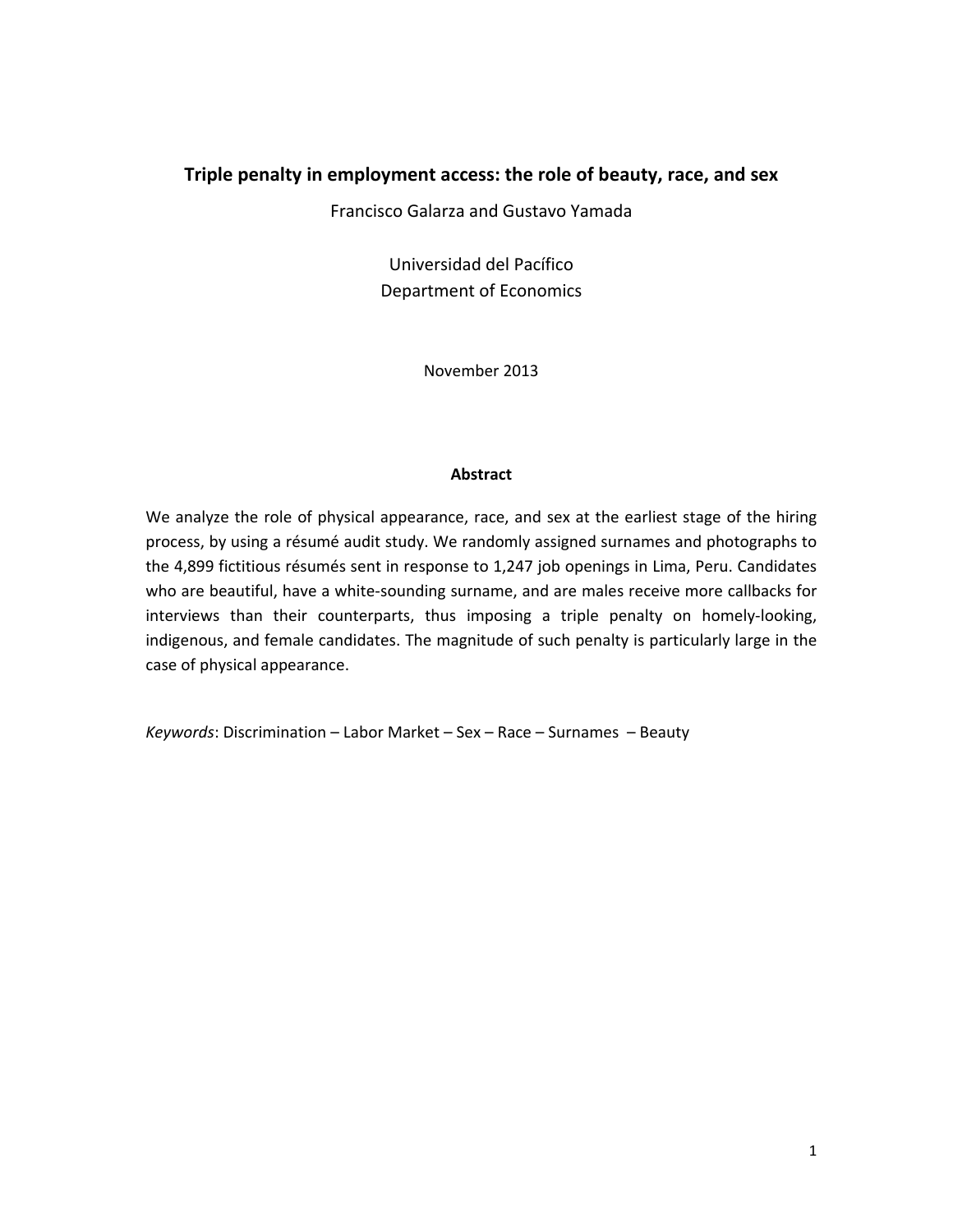## **1. Introduction**

Perhaps as early as in the childhood, we begin to form our perception of human beauty (Langlois and Roggman 1990). While this perception may change over the years, as a result of cultural factors and the influence of the media, the fact is that most people invest some of their time on grooming before starting their daily tasks. In the case of the United States, an average husband spends thirty-two minutes washing, dressing and grooming, while an average wife takes about forty minutes (Hamermesh 2011). While these figures are not necessarily applicable to other societies, it does raise the question of whether beauty pays off.

In the economic sphere, the benefits beautiful persons may get are primarily related to their labor market returns. Again for the U.S., Hamermesh (2011) shows that attractive men (women) earn, on average, wages that are 17% (12%) higher than those who are unattractive, controlling for a variety of factors that can affect earnings (primarily, education and experience). These figures include a "beauty premium" (results for beautiful people, compared to an average‐looking people) of 4% and 8%, and an "ugliness penalty" of ‐13% and ‐4%, respectively.

In addition to the higher earnings received by attractive people in the US, compared to unattractive people with similar qualifications, studies from Israel and Argentina show that attractive people also receive more callbacks than homely‐looking ones, as reported by López et al. (2013) and Ruffle and Shtudiner (2010).

In an increasingly demanding job market, where experience and education play an important role, recruiters have to choose the candidates who would best fit the job requirements. If two job applicants had similar educational background and work experience (i.e., similar human capital), who should be called? In the absence of any particular preference for other attributes unrelated to the candidate's productivity, economic theory predicts that both should have the same chance of receiving a call from the recruiter.

However, such an ideal result this does not always hold in reality, as reported by Galarza and Yamada (2012) for the case of Lima. Using an experimental methodology, the authors found that a white person receives almost twice as many callbacks as a Quechua person with similar human capital, and that male candidates are preferred to females. However, this study does not properly control for the level of physical appearance of the job applicants.

In this paper, we investigate the role of physical appearance, in addition to race and sex, in the observed rate of discrimination in the labor market of Lima, Peru. In that sense, our study builds upon the work by Galarza and Yamada (2012), and expands the analysis by López et al. (2013) and Ruffle and Shtudiner (2010). Our results provide novel information about the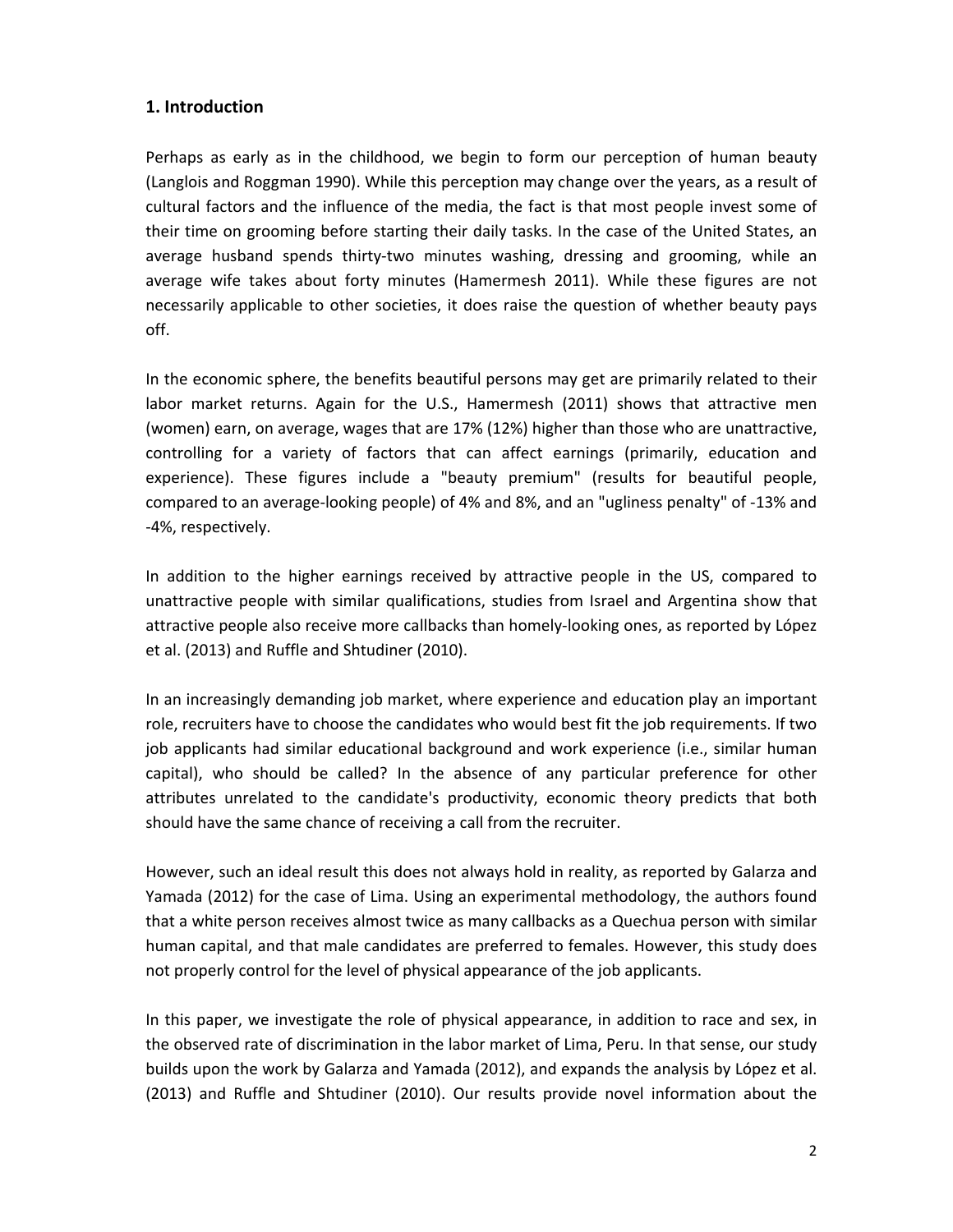extent of discrimination that can be attributed to each of the three dimensions mentioned earlier.

The remainder of the paper is structured as follows. Section 2 reviews the related literature. Section 3 describes our experimental methodology and the procedures we followed. Section 4 discusses the results, and Section 5 concludes.

# **2. Related studies**

Economics defines discrimination in the labor market as a situation in which a person who provides a service, and is similarly productive to another person, in physical or mental, is treated differently and unfairly (for example, with lower earnings or lower callback rates for job interviews); moreover, this differential treatment is related to an observable characteristic, such as race, ethnicity or sex (List and Rasul 2011).

There are two sets of methods to measure discrimination. The first one involves the use of observational data (such as national surveys) to compare the wage gaps of any two groups, so that the part of such a gap that cannot be explained by observables can be, at least partially, attributed to discrimination. The second method uses experimental economics tools for data collection, and is referred to as audit study. The audit studies can be of two types, but both involve the use of fictitious candidates. The first type consists of sending fictitious job applicants, with similar academic background and work experience, trained by the researcher, to actual interviews. A shortcoming of this type of audit study is that many things can happen during interviews that cannot be controlled by the candidate or the experimenter, which may explain the difference in the performance of two otherwise comparable candidates. The second type of audit study, which we used in this paper, is to send fictitious applicants' CVs with similar human capital. Given the equivalence in human capital, the level of discrimination is measured by any statistically significant difference in the average callback rates received by different groups of job candidates.

Since the past decade, a branch of economics has attracted the interest of many economists, the economics of beauty, introduced by Daniel Hamermesh (Hamermesh and Biddle 1994 and 1998, Hamermesh 2006, Hamermesh and Abrevaya 2012). As the name suggests, this nascent branch of economics examines the role played by the individuals' beauty in their daily decisions. In this regard, it is particularly useful the notion that beauty is a scarce and tradable attribute (Hamermesh 2011), so that there are incentives for people to invest money, time, and effort to enhance their beauty. Two additional features emphasized by Hamermesh (2011) are that: while there is no universal standard of beauty ("beauty is in the eye of the beholder"), societies have a similar standard of beauty; furthermore, although beauty involves more characteristics than the physical appearance, the difficulty of measuring all them makes the physiognomy the most widely used indicator of beauty.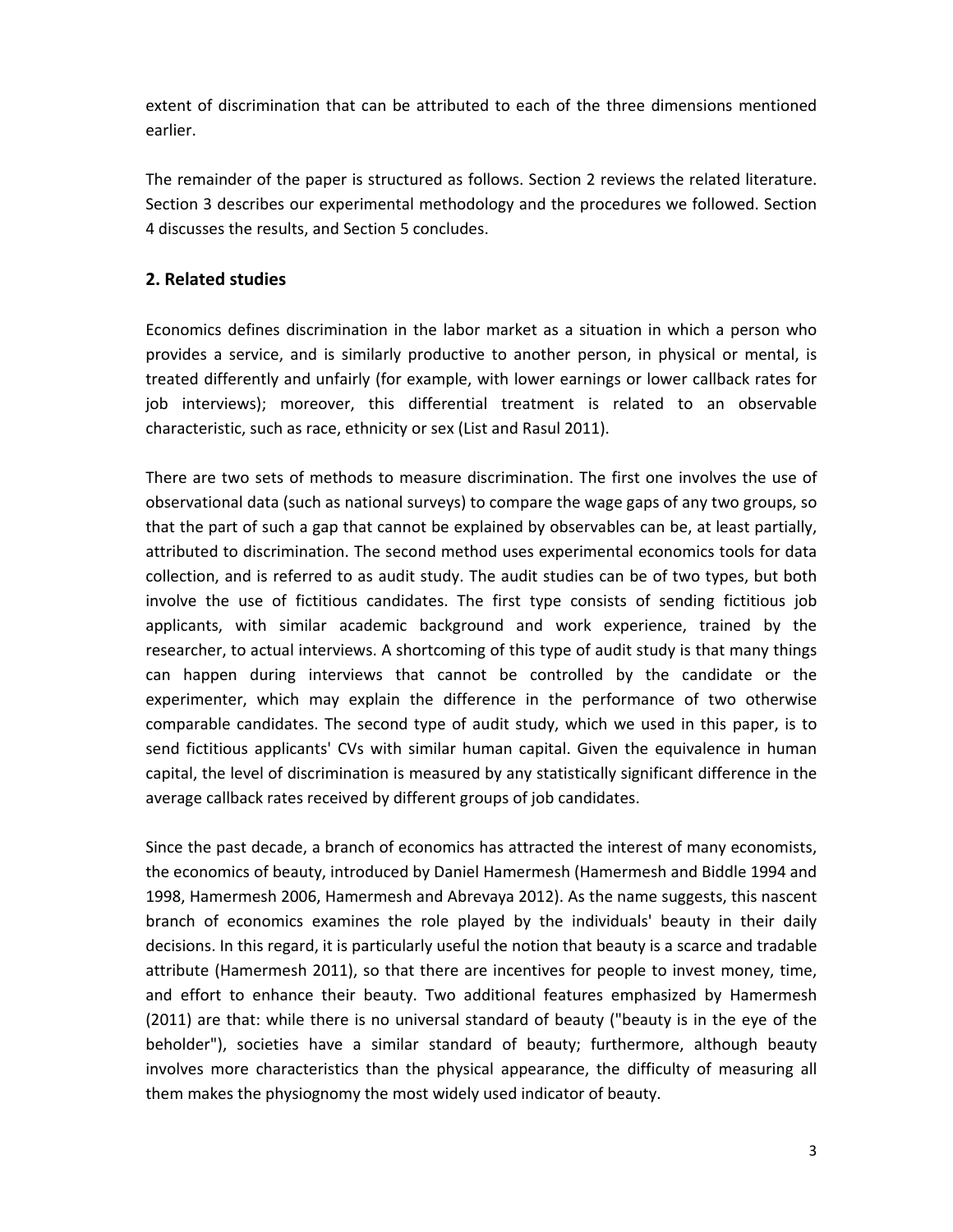Our paper is related to several studies, both in terms of its approach (Hamermesh 2012, Hamermesh and Biddle 1994, Möbius and Rosenblat 2003), and of the methodology used (Banerjee et al., 2009, Bertrand and Mullainathan 2004, Carlsson and Rooth 2006, Kaas and Manger 2010, among others). We review next some of the main related works.

When examining the effects of beauty, the empirical labor literature has focused on the following question: Does workers' physical attractiveness plays a major role in the hiring decisions? As we mentioned in the Introduction, Hamermesh (2011) reports that in the US, homely-looking persons earn lower wages than average-looking persons, who in turn earn lower wages than attractive persons. Moreover, he reports that the "ugliness penalty" is bigger that the "beauty premium", a result that is particularly noticeable for men.

On the other hand, Payet (2007), who surveyed clients of five restaurants. Payet found that attractive waitresses (but not waiters) received higher tips, controlling for the productivity at work (a control question was about the quality of the service received), this difference was clearly tip discriminatory conduct on the part of customers.

It is interesting to add that beauty not only does can generate a significant and direct impact on the labor market, but also on other markets, such as marriage. In fact, Hamermesh and Abrevaya (2012) found a relationship between physical attractiveness and happiness, using data from three countries (United States, Canada and the UK): the higher salaries of beautiful people contribute to the happiness of the couple.

As for the experimental studies on labor discrimination, the reader is referred to review Galarza and Yamada (2012). For our purposes, it suffices to mention that Bertrand and Mullainathan (2004) is the most cited article in the economics literature. These authors analyzed racial discrimination in the United States (Chicago and Boston), by examining the callback rates of candidates with African American and white names. They found a 50% higher callback rate for whites.

Moreover, to the best our knowledge, the only experimental works that examined the role of physical appearance in labor discrimination are Ruffle and Shtudiner (2010) and Lopez et al. (2013), and both used a resume audit study in the same fashion as Bertrand and Mullainathan (2004) did. Ruffle and Shtudiner (2010) sent CV with photo (beautiful or homely‐looking) and without photo in Israel. They find a beauty premium for men (the average callback rate for attractive men was higher than that for homely‐looking men and that for candidates with no photo attached to their CVs), but interestingly, the beauty premium is negative for women (the callback rate for CVs without photographs was higher than that for CVs with beautiful or homely-looking photos). The authors try to explain this finding by the alleged female jealousy when recruiting (recruiting people, mostly women in Israel, do not want competition, they claim). This argument is, however, unconvincing.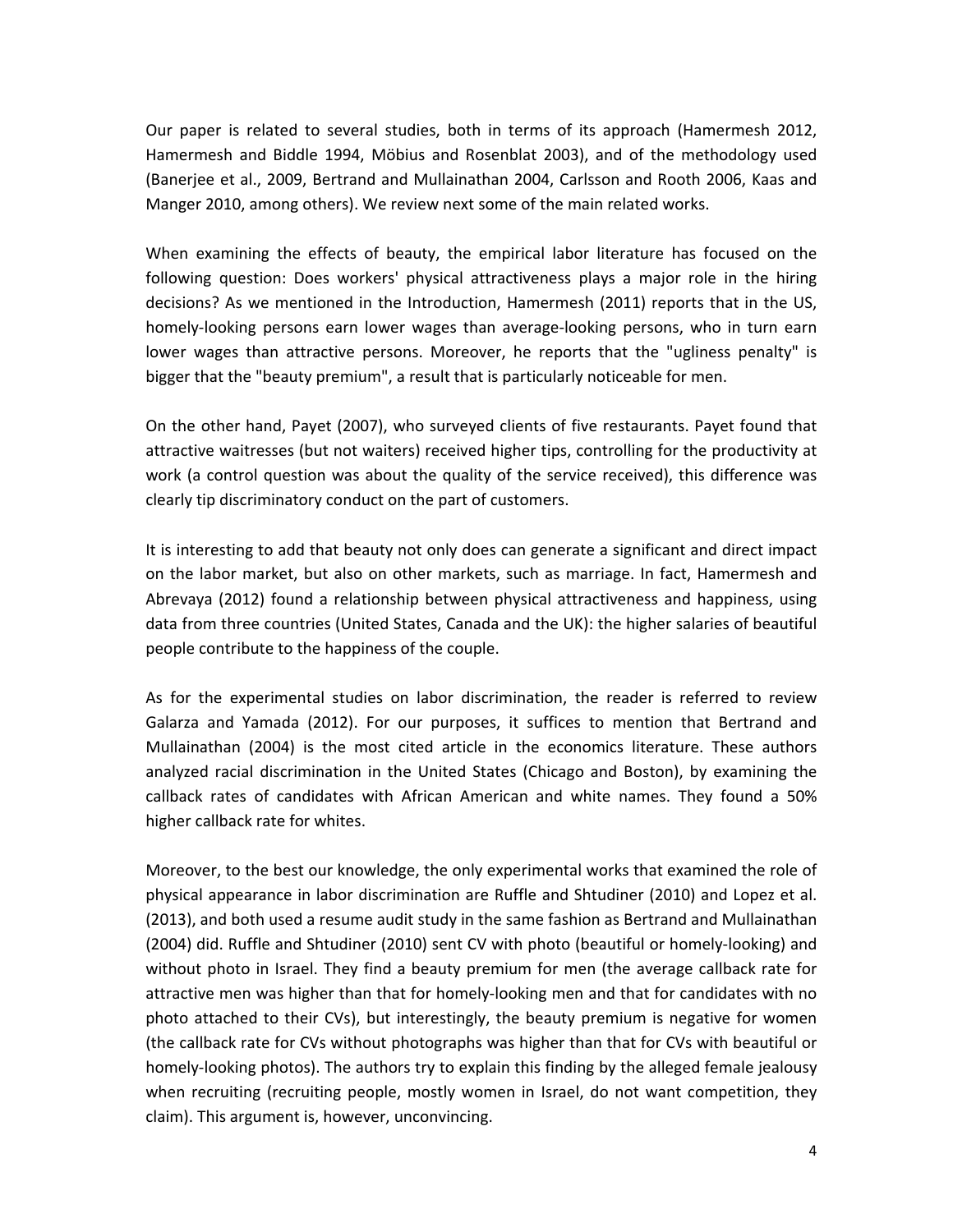Lopez et al. (2013) also sent CVs in pairs (a CV with a beautiful photo and another one with a homely-looking photo) to analyze the effect of beauty in the labor market of Buenos Aires, Argentina. The results indicate that beautiful job applicants received 36% more callbacks than homely-looking ones. Moreover, beautiful people are called more quickly. It is important to remark that, unlike Ruffle and Shtudiner (2010), Lopez et al. used an objective measure of beauty: a ratio that measures the symmetry of the eyes and nose. The ugly photos were obtained by altering this symmetry (some pictures even look artificially ugly).

Finally, the study by Galarza and Yamada (2012) pioneered the analysis of racial and sexual discrimination in the labor market of Lima, using an experimental methodology similar to that of Bertrand and Mullainathan (2004). They sent four CV (two white candidates and two Quechua candidates) with the same level of human capital for every single selected job opening, and found that there was significant discrimination against Quechua candidates and to a lesser extent, against women. An important point to mention about this study is that white applicants had a higher score of subjective beauty (determined by a panel of judges) than Quechua applicants. This is an important limitation of this work.

In the context described earlier, the contribution of this paper is to disentangle the effect of beauty from that of race in the observed labor discrimination, for both females and males. The analysis of this subject is particularly important in the current booming macroeconomic context, where one would expect that the candidates' qualifications will prevail in the hiring decisions, while in times of recession, we would expect the discriminatory stereotypes to strengthen.

## **3. Experimental Design and Implementation**

## **3.1. Selecting the Job Vacancies**

The job vacancies used in the experiment were selected from one of the largest job networks in Lima, *Aptitus*, which weekly publishes online hundreds of job ads from multiple companies. A printed version of such vacancies is published every Sunday in the newspaper *El Comercio*.

We used the following criteria for the selection of job offers:

- i) The job experience requested should not exceed 5 years (in fact, only 18 percent of the selected job ads required some job experience, as shown in Annex 1). This means that we focus on entry‐level jobs,
- ii) Vacancies should not ask for salary expectations,
- iii) Nor should they ask the candidate to deliver the CV in person,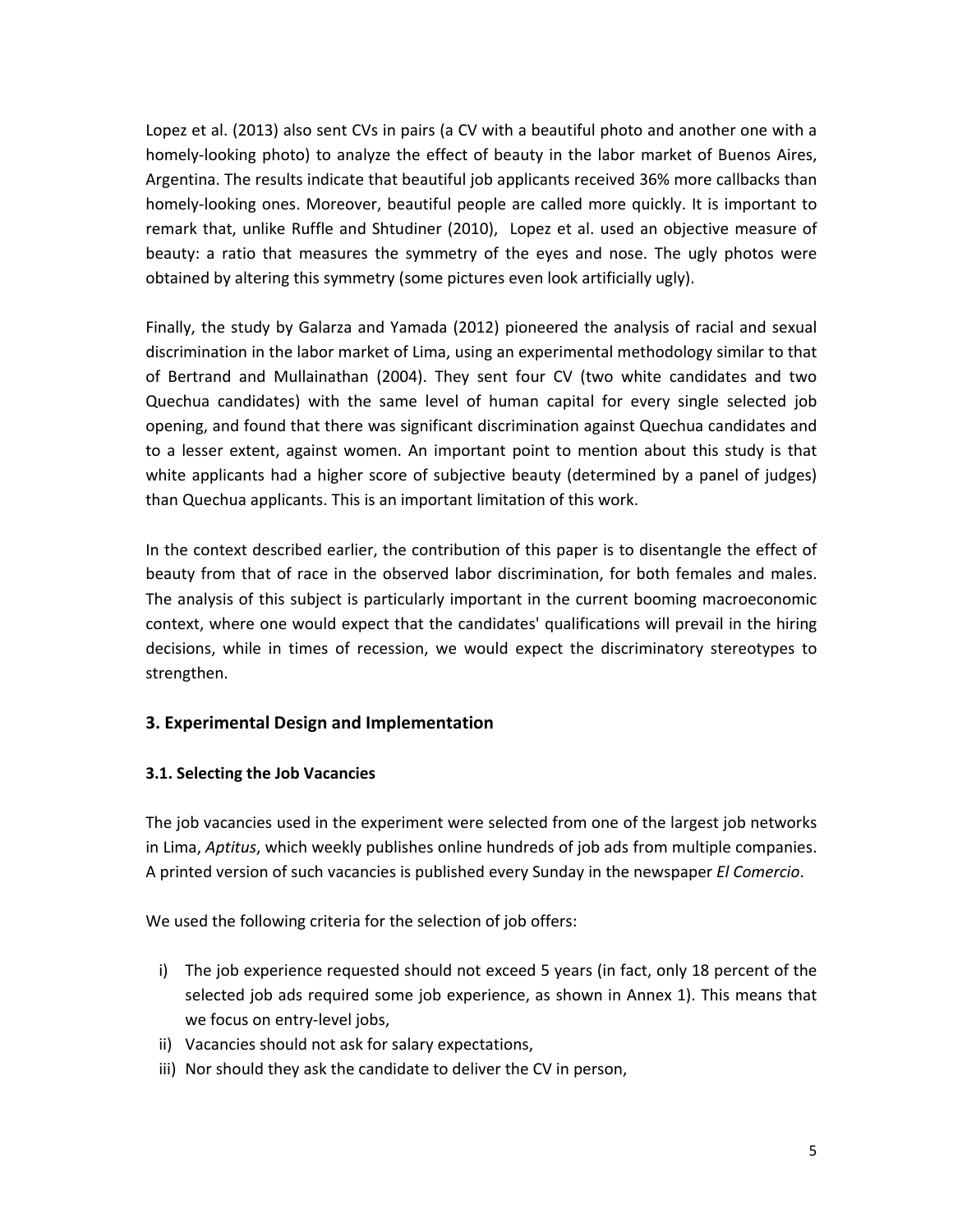- iv) The vacancies should not be biased towards any particular sex; we excluded job ads requesting only women,
- v) The email address of the contact person (employer) should show the company's domain. We thus made every effort to exclude employment agencies, since these are in charge of recruiting employees for several companies at the same time, and would make us vulnerable to their discovery of our fictitious candidates (at some point, we used the same cell number for several job candidates). A more profound reason for doing so is that employment agencies may not necessarily share the preferences of the employers,
- vi) Vacancies should not request to attach the photo to the CV.

We thus did not restrict our sample of companies to any particular economic activity.

# **3.2. Constructing the CVs**

We created a database of CVs for the three job categories we applied for (described below) using real existing CVs available on two large employment Web sites, http://www.bumeran.com.pe and http://www.computrabajo.com.pe. In the pilot stage, we identified the most common job vacancies for the three job categories, and constructed templates for those jobs. This allowed us to more quickly tailor the CVs to the specific requirements of the selected job ads during the field work.

The format of every set of 4 CVs sent in response to each job ad was similar. In particular, the education levels of our candidates for each job category are as follows:

- (i) *Professional Jobs*.‐ Applicants for professional jobs earned the same undergraduate degree from the largest and arguably the most prestigious public university in Peru.<sup>1</sup> We chose this university for two reasons: it offers most of the careers (unlike any other university, public or private) and, among the rest of large public universities, all of them have a strong negative perception about the quality of at least one career. Moreover, choosing a prestigious and large private university would certainly bias upwards the credentials of our job applicants, thus making harder to detect discrimination.
- (ii) *Technical Jobs*.‐ Our applicants graduated from the most prestigious technical institutes/colleges. While no ranking for these organizations is available, we based our

 $1$  According to a ranking of the best universities in Peru, based on the opinions of a sample of readers and head hunters, as well as indicators of quality and prestige, this public university ranks fourth in the overall ranking, and first among the public universities. This ranking was conducted by the magazine *América Economía* in 2010.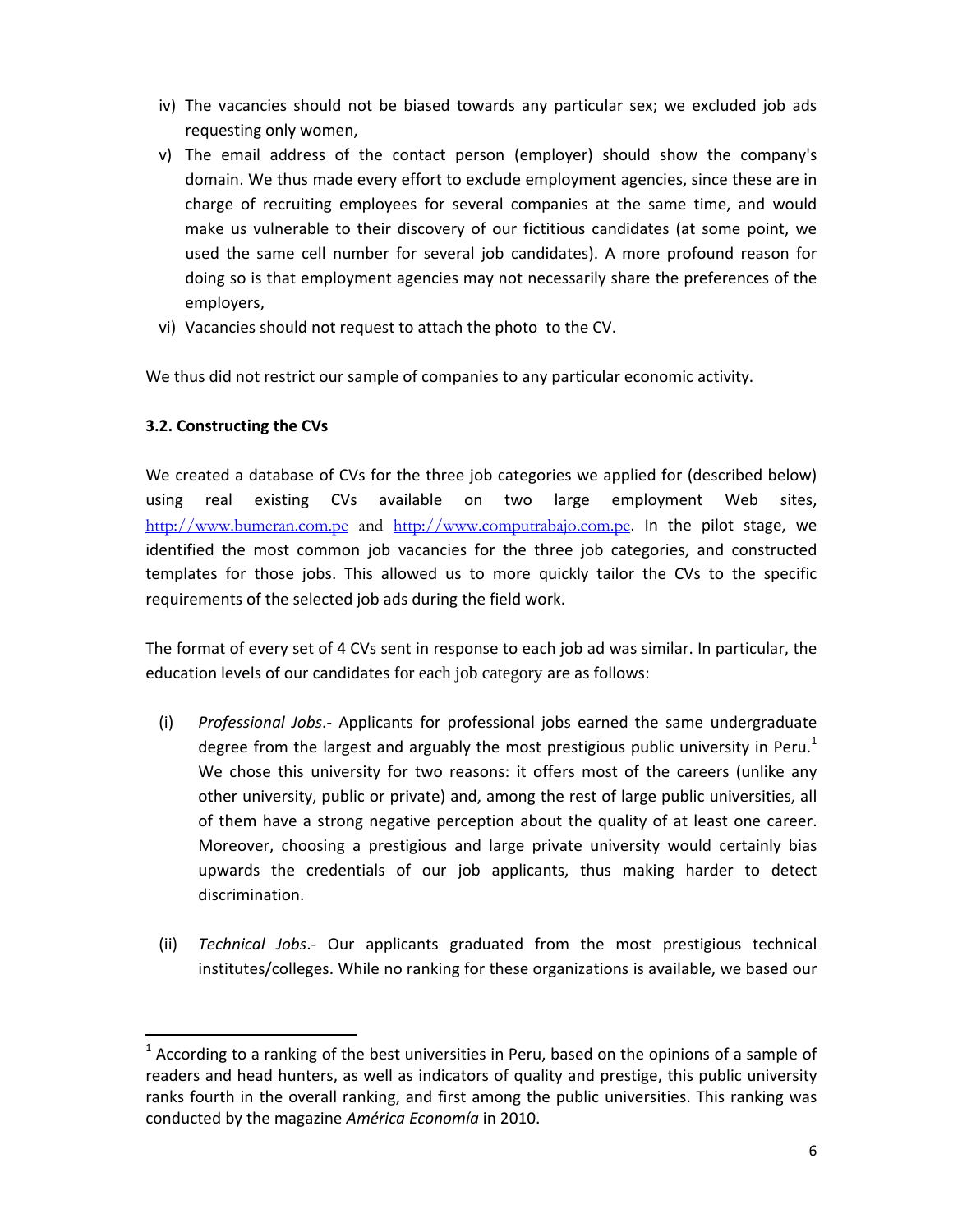selection on the demand that their alumnae have in the labor market in their respective specialties.

(iii) *Unskilled Jobs*.‐ In selecting the secondary schools for all our applicants (this is the only education information included in the CVs for unskilled jobs), we used the list of the major Large School District Units (*Grandes Unidades Escolares*) in Lima. More specifically, all of our applicants obtained their secondary school diploma from public schools which were given the category of *emblematic schools* by the Ministry of Education, on the basis of a series of indicators signaling prestige. $2$ 

As mentioned earlier, since we are aiming at entry‐level jobs, our typical job applicant is in his/her mid twenties. They are all single, with no children. Also, each CV included a cellular phone number of contact (we used a set of two cell numbers per each job category). Unlike other studies, we found out that providing traditional wired telephones or setting up answering machines would not work in Peru, because employers call cell numbers and do not usually leave any message over the phone. Given the increasing labor supply, they would simply take the next CV in the pile if the previous job applicant did not answer the call.

All CVs were sent electronically before the deadline (if specified in the job ad), and every set of four CVs for a given job ad usually shipped away the same day but at different hours, to avoid any effect associated with the day of receipt by employers.

## **3.3. Selecting Surnames and Photos**

We used a vast database of indigenous and white surnames for our crowd of job applicants, both of which were gathered from a public Website<sup>3</sup> that classifies names by their origins. The selected white surnames have a predominant foreign origin (Spanish, Italian, and French), while the indigenous (*Quechuas*) surnames are clearly distinctive of their origin. Sample surnames used include Anderson, Bresciani, Camogliano, Goicochea, Koechlin (for white applicants), and Aylas, Huamancuri, Sullca and Waylla (for indigenous candidates). After getting a long list of the two types of surnames, we got random combinations of those to come up with a database of 720 full names (first name + paternal surname + maternal surname) for each type of applicant (indigenous and white). We then created personal e-mail accounts.

The photos of our candidates were also collected from the Internet, and were subsequently modified by a Photoshop professional, in order to standardize the style (all men wear suits and women wear formal dress). Every candidate from a particular race was assigned a

 $2$  These indicators include having distinguished alumni. These schools have a contribution from the national government for improvements in infrastructure and equipment, aimed at reducing the gap with the education offered by private schools.

<sup>&</sup>lt;sup>3</sup> http://apellidosperuanos.wordpress.com/.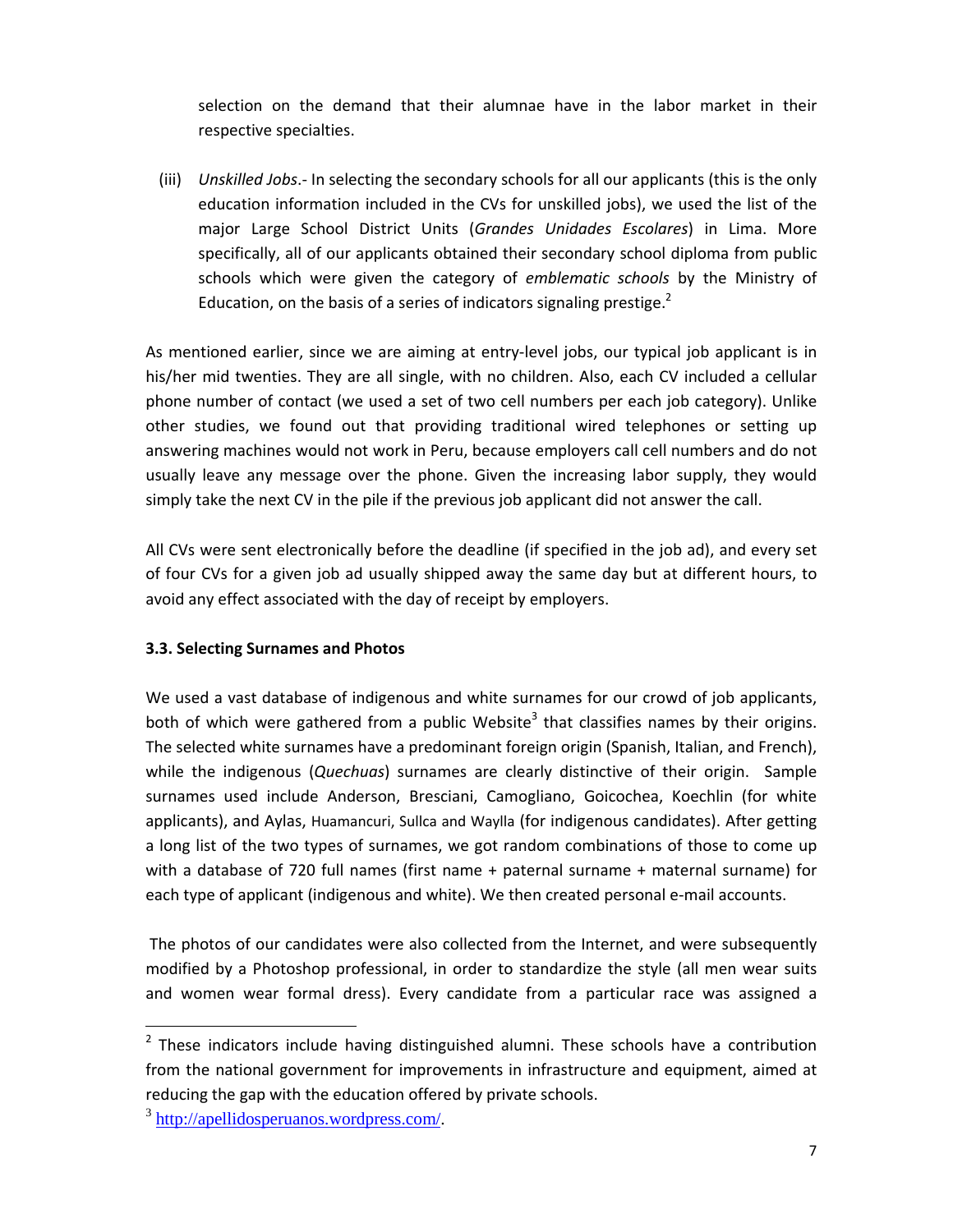corresponding full name. The subjective beauty indicator was gathered from a panel of more than 50 judges, including students and professionals with different backgrounds who took a hiring decision at some point of their careers (human resource specialists, psychologists, anthropologists, business administrators, economists, mathematicians, and sociologists). Judges rated headshots using a 1‐to‐7 scale (from homely‐looking to strikingly handsome). After establishing the ranking, we classified the photos as "beautiful" if their scores were between 4 and 6, and "homely" if such scores were between 1.6 and 3.

As shown in Table 1, the group of beautiful applicants is statistically more beautiful than the homely‐looking job applicants.

|                  |       | Male    | Female |         |  |
|------------------|-------|---------|--------|---------|--|
|                  | White | Quechua | White  | Quechua |  |
| <b>Beautiful</b> | 4.68  | 4.92    | 4.78   | 4.79    |  |
| Homely           | 2.57  | 2.48    | 2.61   | 2 21    |  |

**Table 1: Average rating of physical appearance**

Given the difficulty to get job candidates from both sexes and races with the same level of subjective beauty, we control for any difference in this variable in the regressions presented in section 4.

#### **3.4. Treatments and sample size**

Our sample design consists of twelve treatments that correspond to variations in terms of physical appearance (3), race or surname (2), and sex (2), as shown in table 2. The inclusion of the photographs is an innovation of our experiment (only shared with López et al. (2013) and Ruffle and Shtudiner (2010), and responds to our interest in looking at the extent to which physical appearance strengthens or weakens the level of discrimination. We selected 1,247 jobs ads for which we sent out 4,988 fictitious CVs, 1,576 for professional jobs, 1,692 for technical jobs, and 1,720 for unskilled jobs. Also, roughly in one third of the CVs we did not attach a photo (1,628), in one third (1,676) we attached a beautiful photo and in the remaining third (1,684) we attached a homely‐looking photo.

Each set of 4 CVs sent for a given vacancy denoted a similar human capital (education and job experience). Two included a white surname (for female and male) and two included a Quechua surname. We sent every set of 4 CVs with the same level of beauty, if the case: with no photo attached, with a beautiful photo, and with a homely-looking photo. Thus, in the absence of labor discrimination, one would observe a similar average callback rate for every group of candidates or treatment (beautiful/homely/with no photo, white/Quechua, and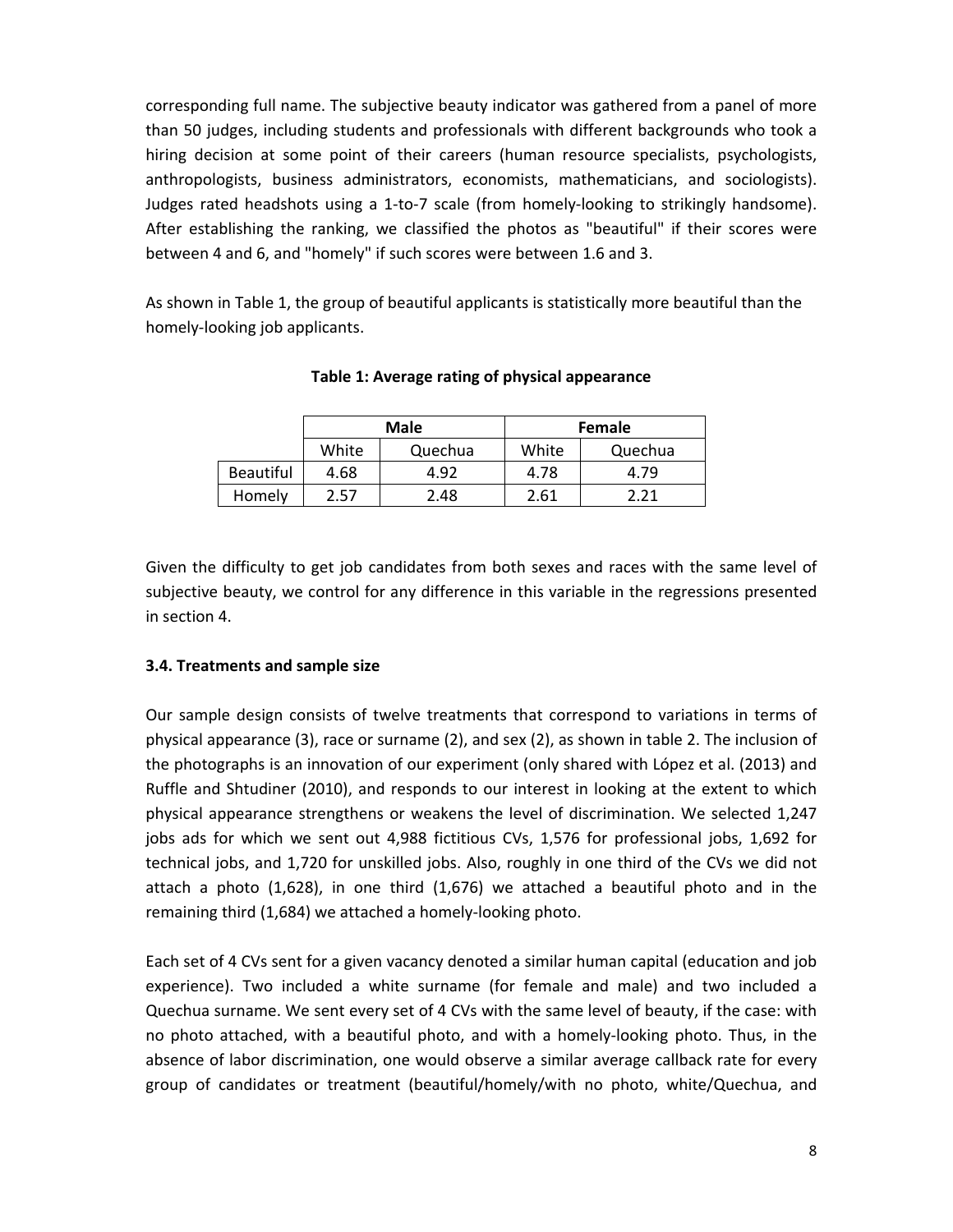females/males). Any statistically significant difference in callback rates (comparing groups with different physical appearance, race, or sex) will indicate discrimination.

|         |                  | Quechua        |                |                | White          |
|---------|------------------|----------------|----------------|----------------|----------------|
|         |                  | Male           | Female         | Male           | Female         |
|         |                  | <b>T1</b>      | T <sub>2</sub> |                |                |
|         | <b>Beautiful</b> | $[419]$        | [419]          |                |                |
|         |                  | 18.14%         | 13.84%         |                |                |
|         |                  | T <sub>3</sub> | <b>T4</b>      |                |                |
| Quechua | Homely           | $[421]$        | $[421]$        |                |                |
|         |                  | 10.69%         | 6.41%          |                |                |
|         |                  | T <sub>5</sub> | T <sub>6</sub> |                |                |
|         | No Photo         | $[407]$        | [407]          |                |                |
|         |                  | 12.04%         | 6.39%          |                |                |
|         |                  |                |                | T7             | T <sub>8</sub> |
|         | <b>Beautiful</b> |                |                | $[419]$        | $[419]$        |
|         |                  |                |                | 25.78%         | 22.67%         |
|         |                  |                |                | T <sub>9</sub> | <b>T10</b>     |
| White   | <b>Homely</b>    |                |                | [421]          | [421]          |
|         |                  |                |                | 16.86%         | 10.21%         |
|         |                  |                |                | <b>T11</b>     | <b>T12</b>     |
|         | No Photo         |                |                | [407]          | [407]          |
|         |                  |                |                | 14.00%         | 10.07%         |

**Table 2: Treatments, sample size, and callback rates**

Note: Number of observations are indicated in square brackets.

## **4. Results**

## **4.1. Descriptive Statistics**

In this section, we analyze the descriptive results, in terms of the callback rate received by different groups of our fictitious candidates. Annex 1 presents the main characteristics of the sample (job experience, company size, economic sector, and proportion of jobs that involve direct contact with the client). Annex 2 shows the main occupations CVs were sent to within each job category (professional, technical and unskilled).

696 out of the 4,988 CVs sent had a callback, resulting in an overall response rate of 13.95%, which is slightly smaller than the callback rate reported in Chile (Bravo et al. 2009) [16.76%] and Israel (Ruffle and Shtudiner 2010) [14.50%], but higher than the rate found in the United States (Bertrand and Mullainathan 2004) [8.05%].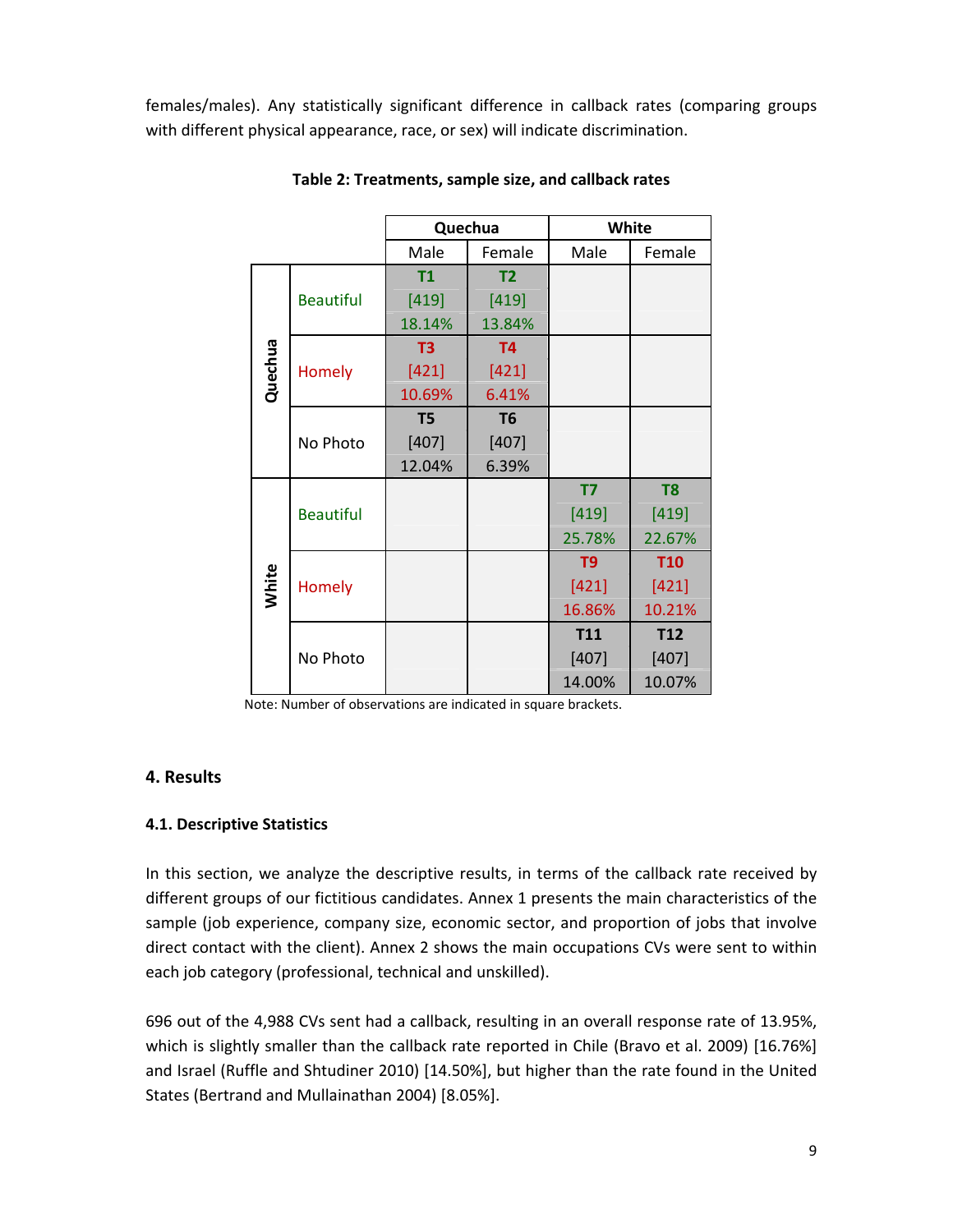Table 3 shows the overall callback rates by sex, race, and degree of beauty. As we can see, the greatest response rate was received by unskilled candidates (15.41%), while the lowest one was received by technicians (12.65%). The response rate for professional candidates was 13.77%. We also find a gender gap in favor of male applicants in all job categories (Panel A) and a racial gap in favor of white applicants for professional and unskilled jobs, but not for technical jobs (Panel B).

Regarding the effect of physical appearance (Panel C), the response rate of the CVs sent with a photo (whether beautiful or homely‐looking) was 15.57%, which implies that the CV without photo had a lower response rate (10.63%). In that sense, including the photo in the CVs seems to be providing useful information for the recruiters in their selection decisions. Within the set of CVs with photos we found a gap between the candidates deemed as homely‐ looking and those deemed as beautiful, in favor of the latter, for all job categories.

|                     |         | Nº of CVs Sent    |              |                                        | Callback Rate (%) |              |         |  |  |  |
|---------------------|---------|-------------------|--------------|----------------------------------------|-------------------|--------------|---------|--|--|--|
| <b>Job Category</b> |         |                   |              | A. By Sex                              |                   |              |         |  |  |  |
|                     | Female  | Male              | Total        | Female                                 | Male              | <b>Total</b> |         |  |  |  |
| Professional        | 788     | 788               | 1,576        | 11.55                                  | 15.99             | 13.77        | [217]   |  |  |  |
| Technical           | 846     | 846               | 1,692        | 10.05                                  | 15.25             | 12.65        | $[214]$ |  |  |  |
| Unskilled           | 860     | 860               | 1,720        | 13.26                                  | 17.56             | 15.41        | $[265]$ |  |  |  |
| Total               | 2,494   | 2,494             | 4,988        | 11.63                                  | 16.28             | 13.95        | $[696]$ |  |  |  |
| <b>Job Category</b> |         | <b>B.</b> By Race |              |                                        |                   |              |         |  |  |  |
|                     | Quechua | White             | Total        | Quechua                                | White             | <b>Total</b> |         |  |  |  |
| Professional        | 788     | 788               | 1,576        | 8.63                                   | 18.91             | 13.77        | $[217]$ |  |  |  |
| Technical           | 846     | 846               | 1,692        | 12.88                                  | 12.41             | 12.65        | $[214]$ |  |  |  |
| Unskilled           | 860     | 860               | 1,720        | 12.09                                  | 18.72             | 15.41        | $[265]$ |  |  |  |
| Total               | 2,494   | 2,494             | 4,988        | 11.27                                  | 16.64             | 13.95        | $[696]$ |  |  |  |
|                     |         |                   |              | C. By Physical Appearance (With Photo) |                   |              |         |  |  |  |
| <b>Job Category</b> | Homely  | <b>Beautiful</b>  | <b>Total</b> | Homely                                 | <b>Beautiful</b>  | <b>Total</b> |         |  |  |  |
| Professional        | 540     | 520               | 1,060        | 10.56                                  | 21.92             | 16.13        | $[171]$ |  |  |  |
| Technical           | 568     | 572               | 1,140        | 9.68                                   | 16.08             | 12.89        | $[147]$ |  |  |  |
| Unskilled           | 576     | 584               | 1,160        | 12.85                                  | 22.43             | 17.67        | $[205]$ |  |  |  |
| Total               | 1,684   | 1,676             | 3,360        | 11.05                                  | 20.11             | 15.57        | $[523]$ |  |  |  |

#### **Table 3: Average Callback Rates by gender, race and beauty**

Note: Number of observations in the most right column shown in square brackets.

Let's see now if the differences observed in the above table are statistically significant. Tables 4, 5 and 6 present evidence of the differences in the average callback rates by sex, race and beauty, for the three job categories, respectively. As seen in Table 4, the sex gap in the response rates for the Quechua candidates lies between 2.0 percentage points (professional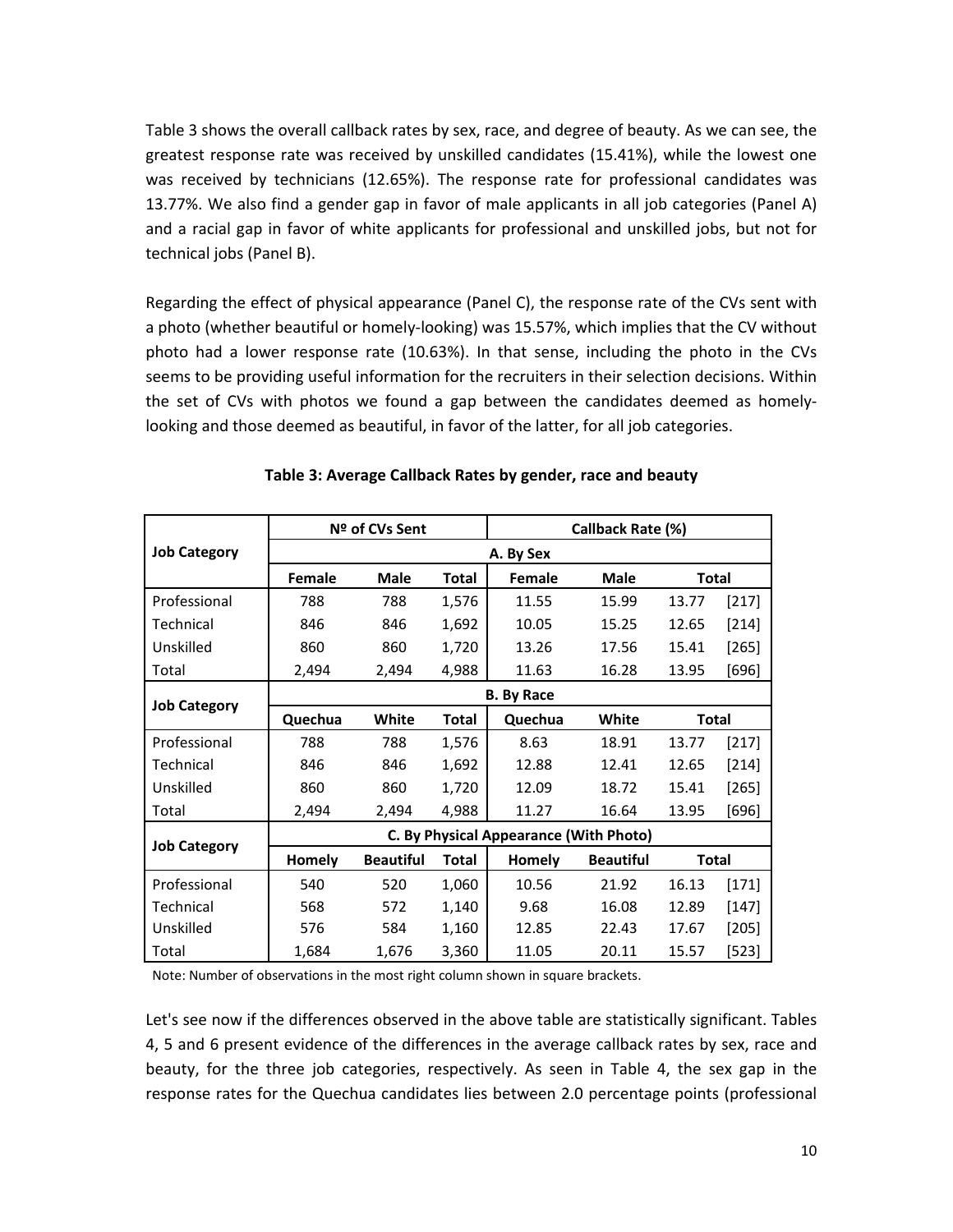jobs, although this difference is not significant) and 8.3 percentage points (technical jobs); thus implying that the response rates for male Quechua candidates are between 27% and 95% higher than those for female Quechua candidates. As for the white candidates, the most pronounced gap is found in professional jobs for which males receive 44% more callbacks than females. We also see a smaller gap against female white applicants (30%) for unskilled jobs exists a smaller, and no such statistically significant gap for technical jobs.

|          |                   | <b>Sex</b> |                             |     | Ratio |                | Difference (M-F) |  |  |
|----------|-------------------|------------|-----------------------------|-----|-------|----------------|------------------|--|--|
| Race     | Female            | n          | <b>Male</b>                 | n   | M/F   | Value<br>(p.p) | $(p$ -value)     |  |  |
| A. TOTAL |                   |            |                             |     |       |                |                  |  |  |
| Total    | 11.63             | 290        | 16.28                       | 406 | 1.400 | 4.65           | $0.000***$       |  |  |
| Quechua  | 8.90              | 111        | 13.63                       | 170 | 1.532 | 4.73           | $0.000***$       |  |  |
| White    | 14.35             | 179        | 18.93                       | 236 | 1.318 | 4.57           | $0.002***$       |  |  |
|          |                   |            | <b>B. Professional Jobs</b> |     |       |                |                  |  |  |
| Total    | 11.55             | 91         | 15.99                       | 126 | 1.385 | 4.44           | $0.010**$        |  |  |
| Quechua  | 7.61              | 30         | 9.64                        | 38  | 1.267 | 2.03           | 0.310            |  |  |
| White    | 15.48             | 61         | 22.34                       | 88  | 1.443 | 6.85           | $0.014**$        |  |  |
|          |                   |            | <b>C. Technical Jobs</b>    |     |       |                |                  |  |  |
| Total    | 10.05             | 85         | 15.25                       | 129 | 1.518 | 5.20           | $0.001***$       |  |  |
| Quechua  | 8.75              | 37         | 17.02                       | 72  | 1.946 | 8.27           | $0.000***$       |  |  |
| White    | 11.35             | 48         | 13.48                       | 57  | 1.188 | 2.13           | 0.348            |  |  |
|          | D. Unskilled Jobs |            |                             |     |       |                |                  |  |  |
| Total    | 13.26             | 114        | 17.56                       | 151 | 1.325 | 4.30           | $0.013**$        |  |  |
| Quechua  | 10.23             | 44         | 13.95                       | 60  | 1.364 | 3.72           | $0.094*$         |  |  |
| White    | 16.28             | 70         | 21.16                       | 91  | 1.300 | 4.88           | $0.066*$         |  |  |

#### **Table 4: Callback Rates By Sex and Job Category**

\*(\*\*)[\*\*\*] Statistical significance at 10 (5) [1] percent level.

In terms of response rate by race (shown in Table 5), the overall rate for white applicants is 48% higher than that for Quechua candidates. While we do not observe racial gaps for men and women who applied for technical jobs, such a gap is large for professional jobs: white (female + male) applicants received 120% more callbacks than Quechua applicants, while for the racial gap for males is 131%. Moreover, for unskilled jobs, the gap is substantially lower: white applicants receive 55% more callbacks than Quechua applicants. A curious result from our research is that for technical jobs, both Quechuas and whites received a statistically similar response rate, which suggests that there is no racial gap for this job category. We will later on discuss this and other results using regression analysis.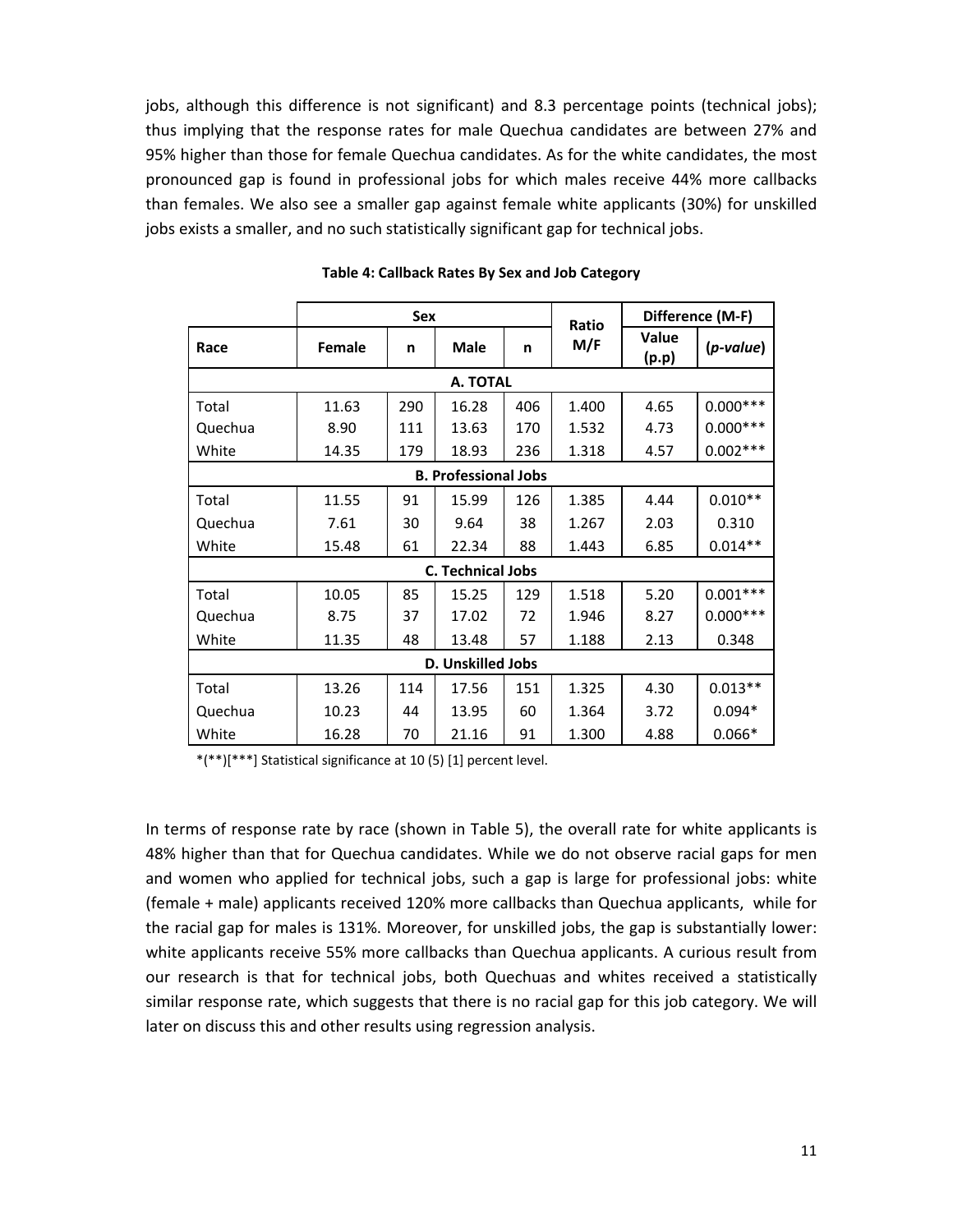|            |          | Race |                             |     | <b>Ratio</b> |                       | Difference (W-Q) |
|------------|----------|------|-----------------------------|-----|--------------|-----------------------|------------------|
| <b>Sex</b> | Quechua  | n    | White                       | n   | W/Q          | <b>Value</b><br>(p.p) | (p-value)        |
|            |          |      | A. TOTAL                    |     |              |                       |                  |
| Total      | 11.27    | 281  | 16.64                       | 415 | 1.477        | 5.37                  | $0.000***$       |
| Male       | 13.63    | 170  | 18.93                       | 236 | 1.388        | 5.29                  | $0.000***$       |
| Female     | 8.90     | 111  | 14.35                       | 179 | 1.613        | 5.45                  | $0.000***$       |
|            |          |      | <b>B. Professional Jobs</b> |     |              |                       |                  |
| Total      | 8.63     | 68   | 18.91                       | 149 | 2.191        | 10.28                 | $0.000***$       |
| Male       | 9.64467  | 38   | 22.34                       | 88  | 2.316        | 12.69                 | $0.000***$       |
| Female     | 7.61421  | 30   | 15.48                       | 61  | 2.033        | 7.87                  | $0.000***$       |
|            |          |      | <b>C. Technical Jobs</b>    |     |              |                       |                  |
| Total      | 12.88    | 109  | 12.41                       | 105 | 0.963        | $-0.47$               | 0.769            |
| Male       | 17.02128 | 72   | 13.48                       | 57  | 0.792        | $-3.55$               | 0.151            |
| Female     | 8.74704  | 37   | 11.35                       | 48  | 1.297        | 2.60                  | 0.208            |
|            |          |      | <b>D. Unskilled Jobs</b>    |     |              |                       |                  |
| Total      | 12.09    | 104  | 18.72                       | 161 | 1.548        | 6.63                  | $0.000***$       |
| Male       | 13.95    | 60   | 21.16                       | 91  | 1.517        | 7.21                  | $0.005***$       |
| Female     | 10.23    | 44   | 16.28                       | 70  | 1.591        | 6.05                  | $0.008***$       |

#### **Table 5: Callback Rates By Race and Job Category**

\*(\*\*)[\*\*\*] Statistical significance at 10 (5) [1] percent level.

Table 6 shows that there is a "beauty gap", in the sense that the response rate for beautiful applicants is significantly higher than that for homely‐looking applicants, and this happens in all three job categories analyzed. As for the magnitude of the beauty gap, this is 82% for all CVs sent with photographs, and this figure reaches 108% for professional jobs. A simple way to better understand these figures is as follows: in order to have the same success in getting a callback for an interview as the beautiful candidates who send 100 CVs (20 CVs receive calls), homely-looking candidates must send 182 CVs. This figure increases to 208 CVs in the case of professional jobs.

| Table 6: Callback Rates by Physical Appearance |  |
|------------------------------------------------|--|
|------------------------------------------------|--|

|                     | <b>Physical Appearance</b> |                            |       |     | Ratio       | Difference (B-H) |            |
|---------------------|----------------------------|----------------------------|-------|-----|-------------|------------------|------------|
| <b>Job Category</b> | <b>Homely</b>              | <b>Beautiful</b><br>n<br>n |       | B/H | Value (p.p) | (p-value)        |            |
| Total               | 11.05                      | 186                        | 20.11 | 337 | 1.820       | 9.06             | $0.000***$ |
| Professional        | 10.56                      | 57                         | 21.92 | 114 | 2.077       | 11.37            | $0.000***$ |
| Technical           | 9.68                       | 55                         | 16.08 | 92  | 1.661       | 6.40             | $0.001***$ |
| Unskilled           | 12.85                      | 74                         | 22.43 | 131 | 1.746       | 9.58             | $0.000***$ |

 $*\overline{(**)}$ [\*\*\*] Statistical significance at 10 (5) [1] percent level.

Now let's see how much of the beauty gaps is due to what we might call "beauty premium" and how much is due to a "penalty for ugliness." For the former case, we compare the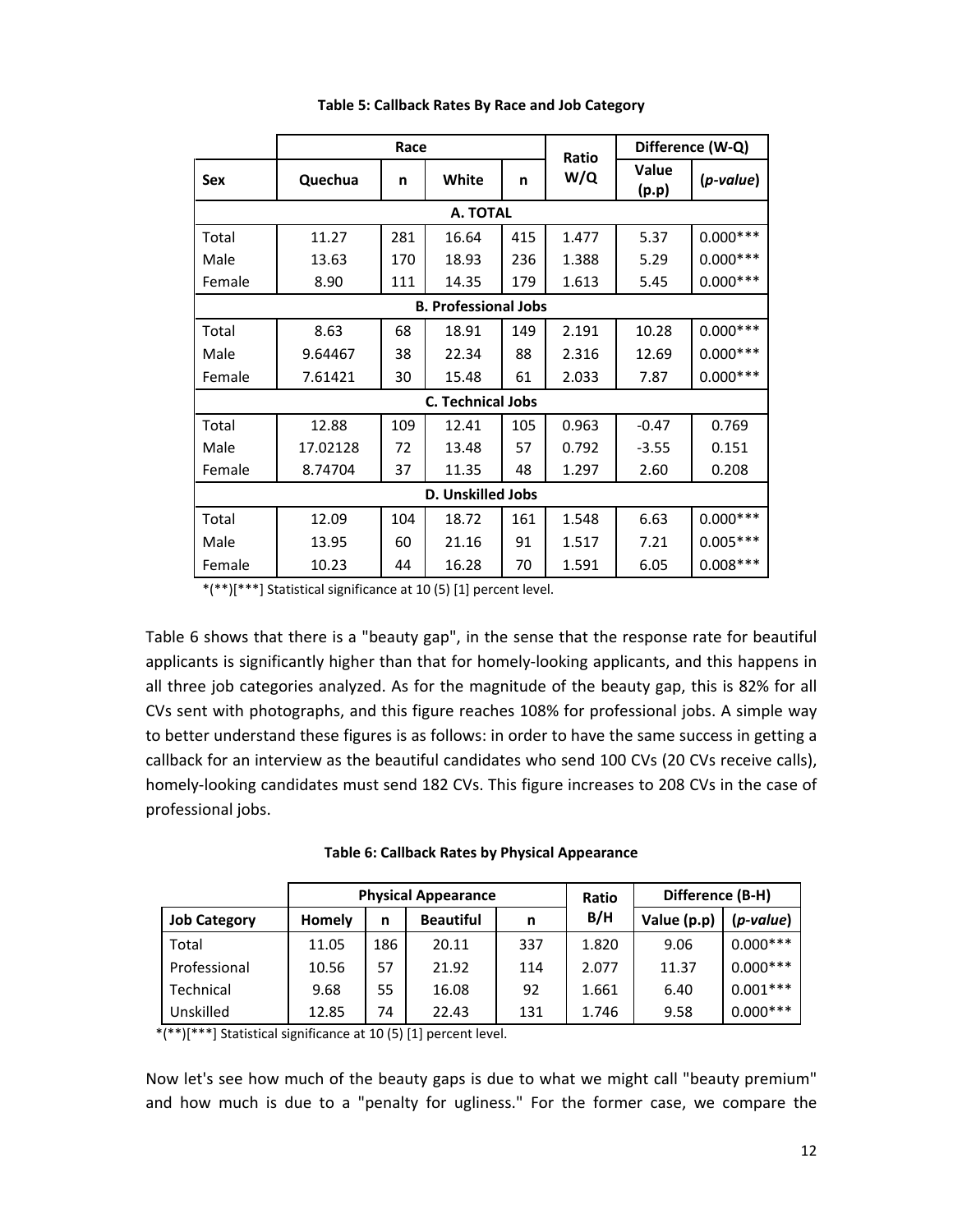response rate for beautiful applicants with that received by candidates who did not attach photos to their CVs, and for the latter case, we compare the response rates for homely‐ looking applicants with those received by candidates who did not attach photos to their CVs. Using the figures reported in Table 7, we find that there is a beauty premium (beautiful candidates receive a response rate that is 89% higher than that received by candidates who did not attach photos to their CV), which is particularly marked for females (such rate reaches 122%) and whites (100%), while the beauty premium for males and Quechuas reached 69% and 73%, respectively. Furthermore, we do not observe a penalty for ugliness.

Table 7 also allows us to identify sex gaps within each group of candidates who whether attached photos (beautiful or homely‐looking) to their CVs or not. Interestingly, we find that these gaps are much larger among those who did not attach photos to their CVs (between 39% for whites, and 88% for Quechuas) than among those who did attach photos (between 30% for whites, and 42% for Quechuas). And those gaps are mainly explained by those observed for homely‐looking candidates (about 65% for both races). Furthermore, we observe greater sex gaps for Quechuas than for whites, except for homely‐looking candidates, as we saw earlier.

|         |               | <b>Sex</b> |                      |     | Ratio | Difference (M-F) |            |
|---------|---------------|------------|----------------------|-----|-------|------------------|------------|
| Race    | <b>Female</b> | n          | <b>Male</b>          | n   | M/F   | Value<br>(p.p)   | (p-value)  |
|         |               |            | A. TOTAL             |     |       |                  |            |
| Total   | 11.63         | 290        | 16.28                | 406 | 1.400 | 4.65             | $0.000***$ |
| Quechua | 8.90          | 111        | 13.63                | 170 | 1.532 | 4.73             | $0.000***$ |
| White   | 14.35         | 179        | 18.93                | 236 | 1.318 | 4.57             | $0.002***$ |
|         |               |            | <b>B. WITH PHOTO</b> |     |       |                  |            |
| Total   | 13.27         | 223        | 17.86                | 300 | 1.35  | 4.58             | $0.000***$ |
| Quechua | 10.12         | 85         | 14.40                | 121 | 1.42  | 4.29             | $0.007***$ |
| White   | 16.43         | 138        | 21.31                | 179 | 1.30  | 4.88             | $0.010**$  |
|         |               |            | <b>B1. Beautiful</b> |     |       |                  |            |
| Total   | 18.26         | 153        | 21.96                | 184 | 1.20  | 3.70             | $0.059*$   |
| Quechua | 13.84         | 58         | 18.14                | 76  | 1.31  | 4.30             | $0.090*$   |
| White   | 22.67         | 95         | 25.78                | 108 | 1.14  | 3.10             | 0.294      |
|         |               |            | <b>B.2. Homely</b>   |     |       |                  |            |
| Total   | 8.31          | 70         | 13.78                | 116 | 1.66  | 5.46             | $0.000***$ |
| Quechua | 6.41          | 27         | 10.69                | 45  | 1.67  | 4.28             | $0.027**$  |
| White   | 10.21         | 43         | 16.86                | 71  | 1.65  | 6.65             | $0.005***$ |
|         |               |            | <b>C. NO PHOTO</b>   |     |       |                  |            |
| Total   | 8.23          | 67         | 13.02                | 106 | 1.58  | 4.79             | $0.002***$ |
| Quechua | 6.39          | 26         | 12.04                | 49  | 1.88  | 5.65             | $0.005***$ |
| White   | 10.07         | 41         | 14.00                | 57  | 1.39  | 3.93             | $0.085*$   |

**Table 7: Callback Rates By Sex and Physical Appearance**

\*(\*\*)[\*\*\*] Statistical significance at 10 (5) [1] percent level.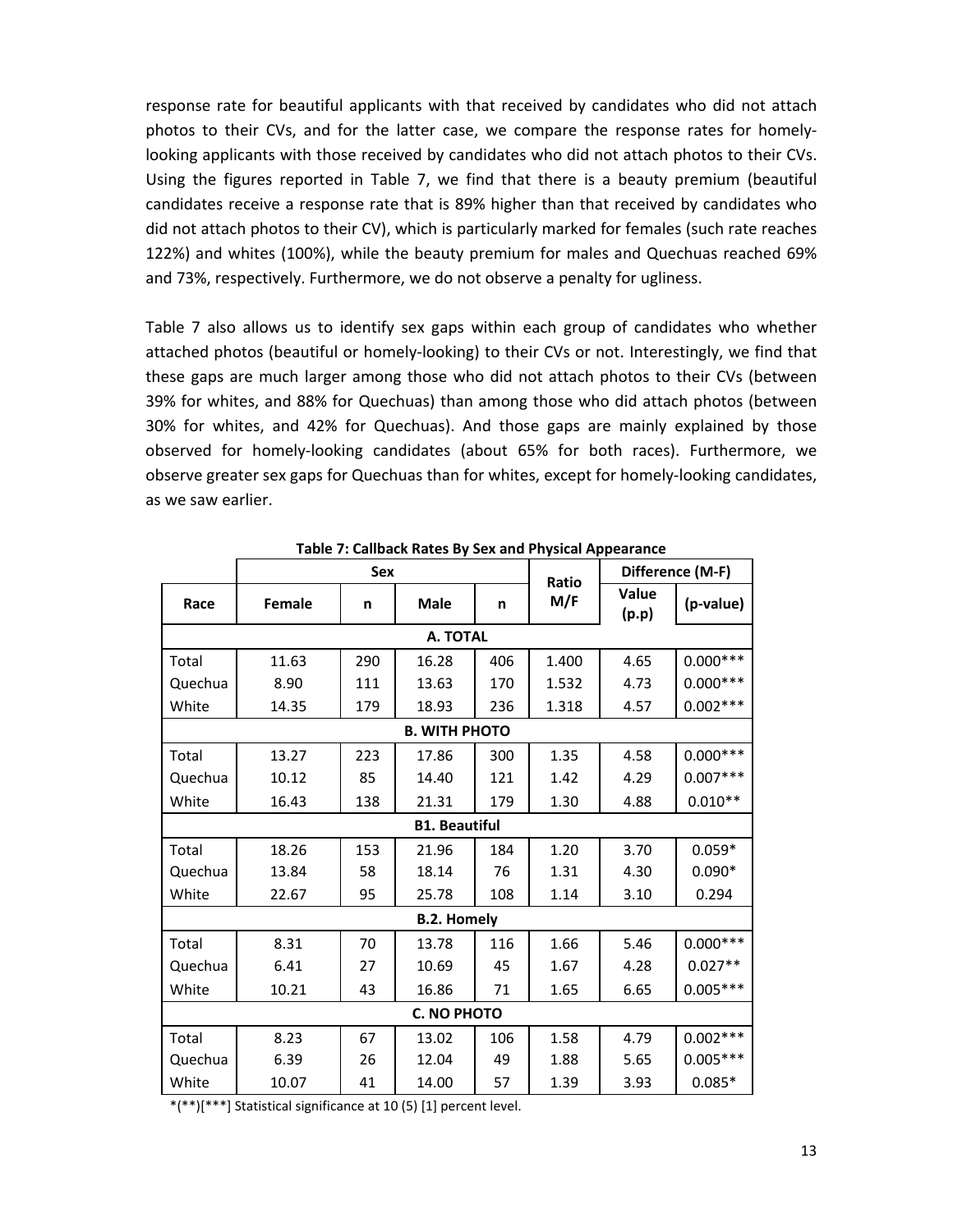Table 8 shows the racial gaps by level of physical appearance and whether the candidates attached a photo to the CVs or not. Similarly to the sex gap seen in Table 7, the racial gap is uniform for homely‐looking candidates (about 60%, in favor of the whites). The callback rates for male candidates from both races with no photo attached to their CVs are not statistically different, in contrast to what happens for females (the racial gap is almost 60% in this case). In general, the racial gaps are similar in magnitude regardless of their physical appearance, especially for females.

|            |         | Race |                      |     | Ratio |                       | Difference (W-Q) |  |
|------------|---------|------|----------------------|-----|-------|-----------------------|------------------|--|
| <b>Sex</b> | Quechua | n    | White                | n   | W/Q   | <b>Value</b><br>(p.p) | (p-value)        |  |
| A. TOTAL   |         |      |                      |     |       |                       |                  |  |
| Total      | 11.27   | 281  | 16.64                | 415 | 1.477 | 5.37                  | $0.000***$       |  |
| Male       | 13.63   | 170  | 18.93                | 236 | 1.388 | 5.29                  | $0.000***$       |  |
| Female     | 8.90    | 111  | 14.35                | 179 | 1.613 | 5.45                  | $0.000***$       |  |
|            |         |      | <b>B. WITH PHOTO</b> |     |       |                       |                  |  |
| Total      | 12.26   | 206  | 18.87                | 317 | 1.54  | 6.61                  | $0.000***$       |  |
| Male       | 14.40   | 121  | 21.31                | 179 | 1.48  | 6.90                  | $0.000***$       |  |
| Female     | 10.12   | 85   | 16.43                | 138 | 1.62  | 6.31                  | $0.000***$       |  |
|            |         |      | <b>B1. Beautiful</b> |     |       |                       |                  |  |
| Total      | 15.99   | 134  | 24.22                | 203 | 1.51  | 8.23                  | $0.000***$       |  |
| Male       | 18.14   | 76   | 25.78                | 108 | 1.42  | 7.64                  | $0.008***$       |  |
| Female     | 13.84   | 58   | 22.67                | 95  | 1.64  | 8.83                  | $0.001***$       |  |
|            |         |      | <b>B.2. Homely</b>   |     |       |                       |                  |  |
| Total      | 8.55    | 72   | 13.54                | 114 | 1.58  | 4.99                  | $0.001***$       |  |
| Male       | 10.69   | 45   | 16.86                | 71  | 1.58  | 6.18                  | $0.009***$       |  |
| Female     | 6.41    | 27   | 10.21                | 43  | 1.59  | 3.80                  | $0.046**$        |  |
|            |         |      | <b>C. NO PHOTO</b>   |     |       |                       |                  |  |
| Total      | 9.21    | 75   | 12.04                | 98  | 1.31  | 2.83                  | $0.064*$         |  |
| Male       | 12.04   | 49   | 14.00                | 57  | 1.16  | 1.97                  | 0.405            |  |
| Female     | 6.39    | 26   | 10.07                | 41  | 1.58  | 3.69                  | $0.056*$         |  |

**Table 8: Callback Rates By Race and Physical Appearance**

\*(\*\*)[\*\*\*] Statistical significance at 10 (5) [1] percent level.

Let us examine now if these results remain in an econometric regression context, in which we will control for the heterogeneity that may exist among the companies the CVs were sent to.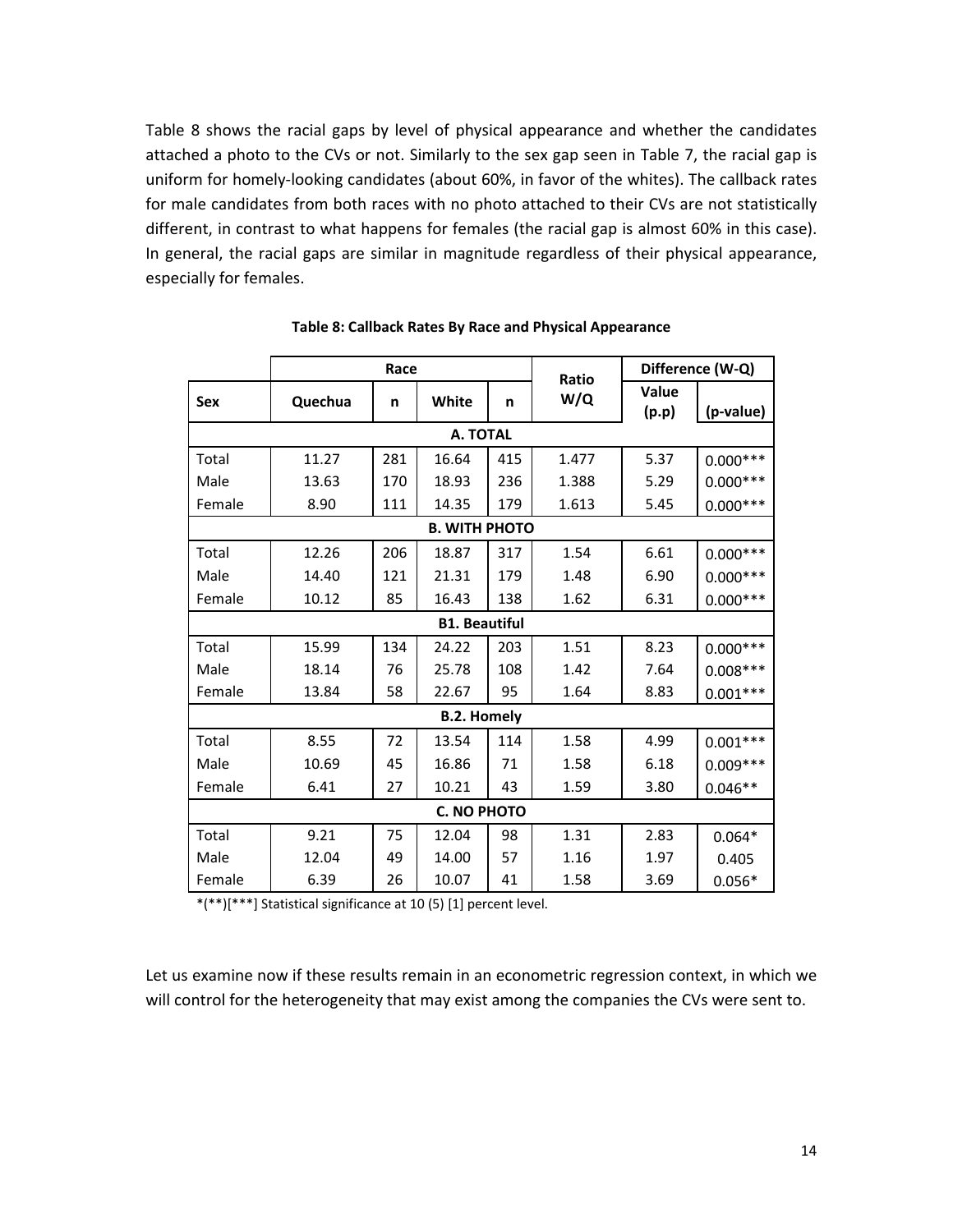#### **4.2. Econometric Results**

The general equation to estimate using OLS is as follows:

Callback Rate<sub>i</sub> =  $\alpha_0 + \alpha_1$ Male<sub>i</sub> +  $\alpha_2$ White<sub>i</sub> +  $\alpha_3$ Beautiful<sub>i</sub> +  $\alpha_4$ Beauty level<sub>i</sub> + α5With Photoi  $+ε$ *i*,

where we want to explain the *callback rate*, variable that takes the value of 1 if the candidate "i" has received a callback from the employer for an interview, and the value of 0, if no response has been received. The right‐hand‐side variables are also binary ones (and take the value of 1 if the candidate has the respective characteristic, and 0, otherwise), except for the *Beauty level*, which is a continuous variable that reports the level of subjective physical appearance corresponding to candidate "i", provided that he/she is deemed as beautiful, and takes the value of zero if candidate "i" is not beautiful. Thus,  $\alpha_4$  gives the incremental benefit from being beautiful in terms of receiving a callback. Given the difficulty of its interpretation, we will only look at the statistical significance, and sign of this coefficient. This coefficient is reported in the fourth row of the following four tables.

The other coefficients of interest,  $\alpha_1$ ,  $\alpha_2$ ,  $\alpha_3$ ,  $\alpha_5$ , measure the extent of discrimination due to sex, race, beauty, and to the sole fact of including a photo in the CV, respectively. A coefficient with a positive sign that is statistically significant would provide evidence of discrimination in favor of the related characteristic (being male, white, beautiful, or having attached a photo to their CVs).

Tables 9, 10, 11, and 12 report the main regression results.<sup>4</sup> In all the cases, we will look at the results from columns III, IV and V, as they include the three variables of interest (sex, race and beauty). In all regressions, the main results remain unaltered when we control for the companies' economic sector.

Table 9 shows the results for the entire sample of observations. As indicated in column III, white candidates have a larger response rate (by 6.6 percentage points) than Quechua candidates. This difference implies that white candidates receive 55% more callbacks than similarly qualified Quechua candidates. Males also receive more callbacks than females (by 4.6 percentage points), which means that the former receive 34% more callbacks than the latter. On the other hand, if the candidate is a beautiful person, the response rate increases by 9.1 percentage points, that is, a beautiful job applicant receives a callback rate that is 83% bigger that that received by a homely-looking applicant (column III). Moreover, for each additional point on the level of beauty that a beautiful candidate has (variable "beauty level"), the probability of being called back for an interview increases by 1.8 percentage points

 $^4$  Results are similar when we run probabilistic models (e.g., probit) instead of a linear probability model.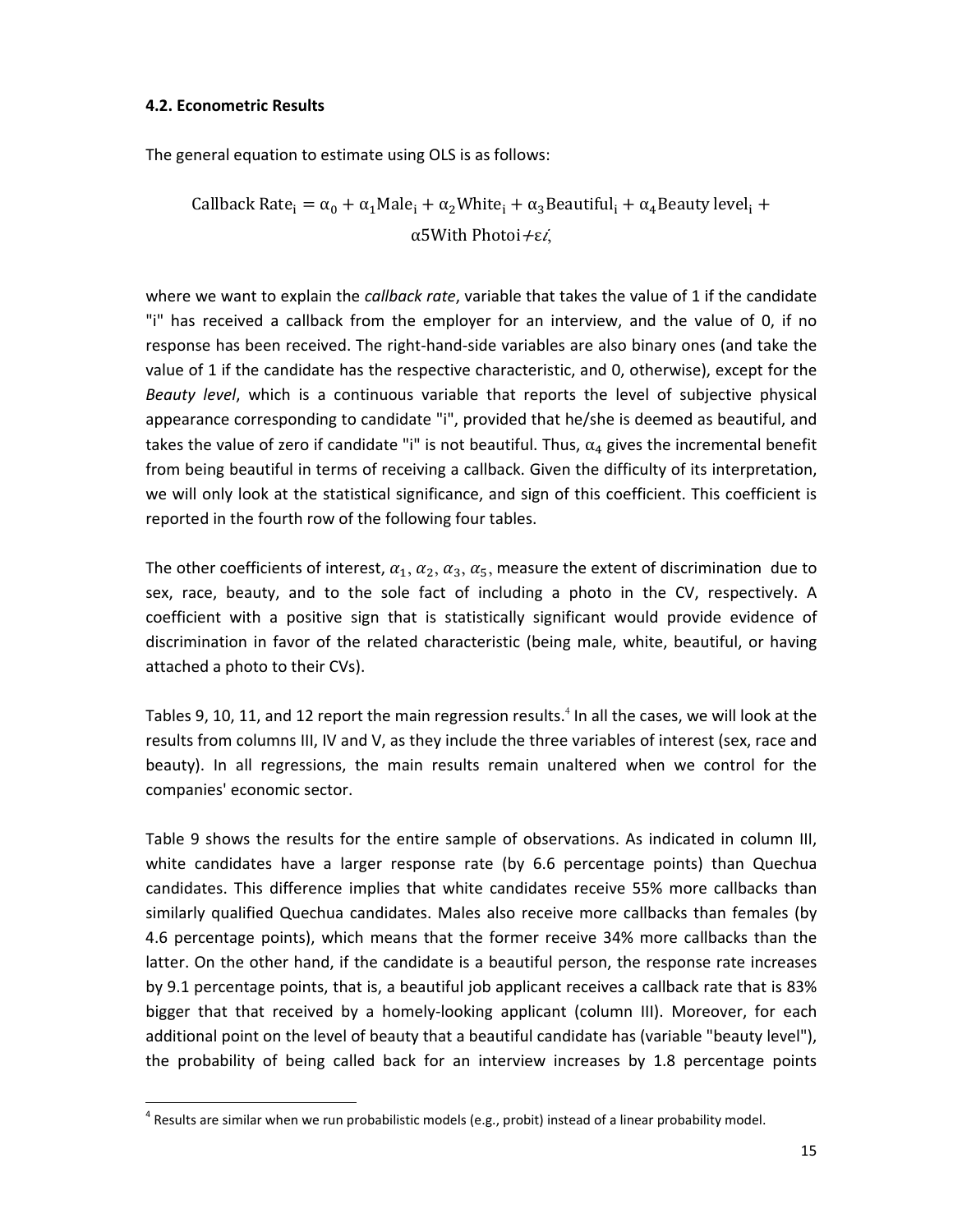(column IV). On the other hand, attaching a photo to the CV increases the likelihood of being called back by 4.9 percentage points (or in 47% ) (column V).

| <b>Variable</b>       |             |             | Ш           | Ш            | IV          |
|-----------------------|-------------|-------------|-------------|--------------|-------------|
| Male                  | $0.0465***$ | $0.0465***$ | $0.0458***$ | $0.0457***$  | $0.0465***$ |
|                       | (0.0098)    | (0.0976)    | (0.0123)    | (0.0123)     | (0.0974)    |
| White                 |             | $0.0537***$ | $0.0661***$ | $0.0673***$  | $0.0537***$ |
|                       |             | (0.0976)    | (0.0123)    | (0.0123)     | (0.0974)    |
| <b>Beautiful</b>      |             |             | $0.0906***$ |              |             |
|                       |             |             | (0.0123)    |              |             |
| <b>Beauty level</b>   |             |             |             | $0.0182***$  |             |
| (dummy*ranking)       |             |             |             | (0.0025)     |             |
| <b>With Photo</b>     |             |             |             |              | $0.0494***$ |
|                       |             |             |             |              | (0.0098)    |
| Constant              | $0.1162***$ | $0.0894***$ | $0.0545***$ | $0.05555***$ | $0.0561***$ |
|                       | (0.0639)    | (0.0751)    | (0.0148)    | (0.1049)     | (0.0096)    |
| Average callback rate | 0.1395      | 0.1395      | 0.1395      | 0.1395       | 0.1395      |
| N                     | 4988        | 4988        | 3360        | 3360         | 4988        |
| R-Squared             | 0.0045      | 0.0105      | 0.0279      | 0.0273       | 0.015       |

**Table 9: OLS Results on the Callback Dummy: Entire Sample**

Note: Robust Standard Errors in parentheses.

\*(\*\*)[\*\*\*] Statistical significance at 10 (5) [1] percent level.

Tables 10, 11 and 12 display the results for each job category examined: professional, technical, and unskilled, respectively. As shown in Table 10, column III, for professional jobs, race and beauty are the two most important factors correlated with discrimination. In particular, while being male increases the likelihood of being called back for an interview by 5.8 percentage points, being white increase it by 10.8 percentage points, and being a beautiful candidate increase it by 11.4 percentage points. These percentages imply gaps of 44% (sexual), 99% (racial), and 108% (by physical appearance), respectively, which show that a white (Quechua) professional job applicant who is beautiful (homely‐looking) has enormous payoff (penalty), in terms of calls for interviews, in the Lima labor market. Companies also prefer the candidates to attach a photo to their CVs: a candidate who does so has a higher probability, by 7.2 percentage points (a 81% higher chance), of being called back compared to another one who does not attach a photo to his/her CV (column V).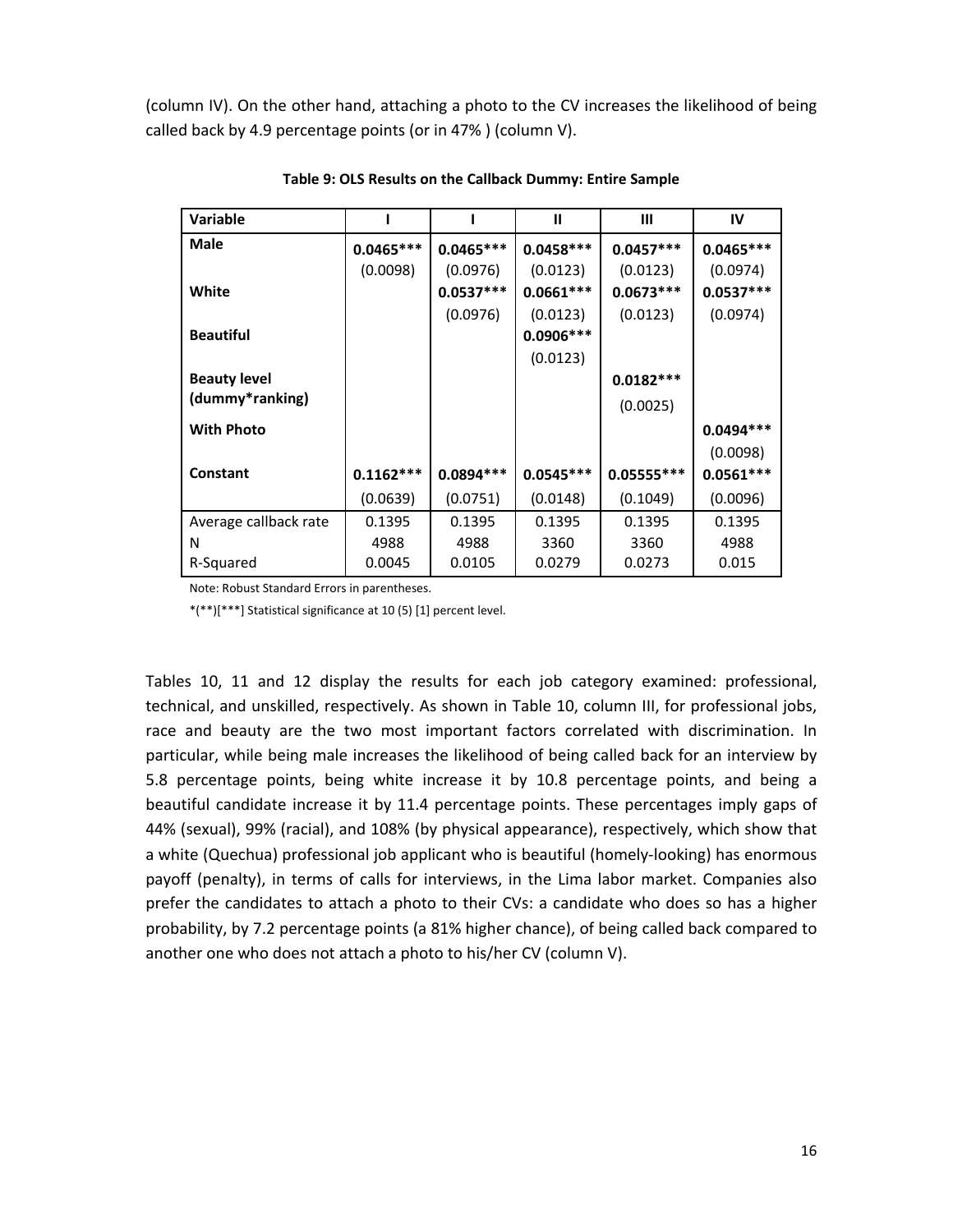| Variable              |             | $\mathbf{I}$ | Ш           | IV          | v           |
|-----------------------|-------------|--------------|-------------|-------------|-------------|
| Male                  | $0.0444**$  | $0.0444**$   | $0.0585***$ | $0.0577***$ | $0.0444***$ |
|                       | (0.0173)    | (0.0171)     | (0.0220)    | (0.0221)    | (0.0171)    |
| White                 |             | $0.1028***$  | $0.1075***$ | $0.1093***$ | $0.1028***$ |
|                       |             | (0.0171)     | (0.0220)    | (0.0221)    | (0.0171)    |
| <b>Beautiful</b>      |             |              | $0.1137***$ |             |             |
|                       |             |              | (0.0221)    |             |             |
| <b>Beauty level</b>   |             |              |             | $0.0230***$ |             |
| (dummy*ranking)       |             |              |             | (0.0045)    |             |
| <b>With Photo</b>     |             |              |             |             | $0.0722***$ |
|                       |             |              |             |             | (0.0166)    |
| Constant              | $0.1155***$ | $0.0641***$  | 0.0225      | 0.0236      | $0.0155***$ |
|                       | (0.0114)    | (0.0127)     | (0.0183)    | (0.0184)    | (0.0158)    |
| Average Callback Rate | 0.1377      | 0.1377       | 0.1377      | 0.1377      | 0.1377      |
| N                     | 1576        | 1576         | 1060        | 1060        | 1576        |
| R-Squared             | 0.0047      | 0.0264       | 0.0516      | 0.0510      | 0.0361      |

**Table 10: OLS Results on the Callback Dummy: Professional Jobs**

Note: Robust Standard Errors in parentheses.

\*(\*\*)[\*\*\*] Statistical significance at 10 (5) [1] percent level.

Moreover, for technical jobs (Table 11), the sexual and beauty gaps are smaller, in absolute value, than those observed for professional jobs. We also see that there is no racial gap, and that the beauty gap is still higher than the gender gap (66% versus 41%, as seen in column III). Even if we include only those jobs where there is a direct contact with the public (mainly, sales), race continues to have no effect on the response rate in these types of jobs. We did not observe any "photo effect" in this case, either.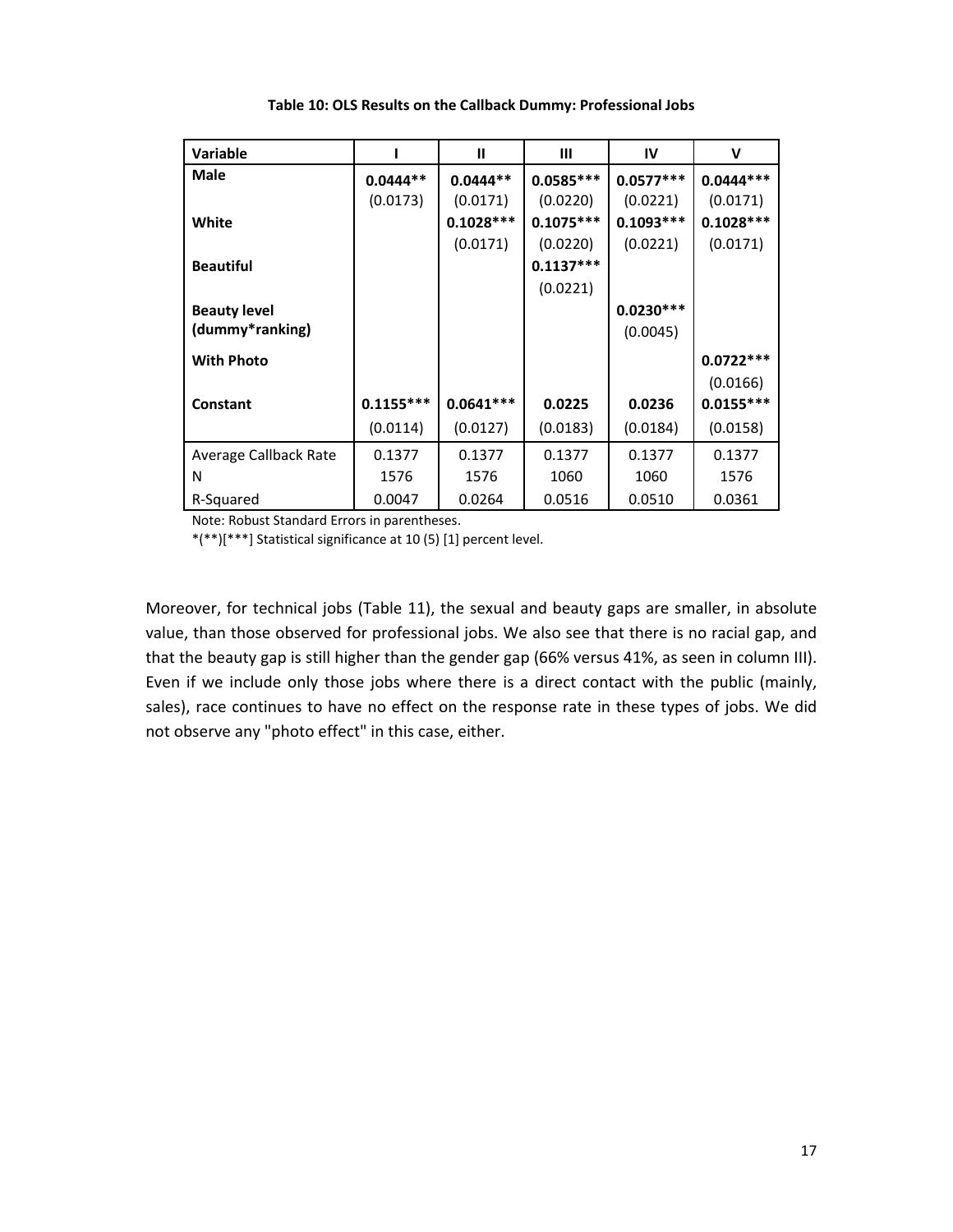| <b>Variable</b>       |             | Ш           | Ш           | IV          | v           |
|-----------------------|-------------|-------------|-------------|-------------|-------------|
| Male                  | $0.0520***$ | $0.0520***$ | $0.0439***$ | $0.0436***$ | $0.0520***$ |
|                       | (0.0161)    | (0.0161)    | (0.0198)    | (0.0197)    | (0.0161)    |
| White                 |             | $-0.0047$   | 0.0052      | 0.0062      | $-0.0047$   |
|                       |             | (0.0161)    | (0.0198)    | (0.0198)    | (0.0161)    |
| <b>Beautiful</b>      |             |             | $0.0640***$ |             |             |
|                       |             |             | (0.0197)    |             |             |
| <b>Beauty level</b>   |             |             |             | $0.0135***$ |             |
| (dummy*ranking)       |             |             |             | (0.0041)    |             |
| <b>With Photo</b>     |             |             |             |             | 0.0076      |
|                       |             |             |             |             | (0.0170)    |
| <b>Constant</b>       | $0.1004***$ | $0.1028***$ | $0.0723***$ | $0.0717***$ | $0.0977***$ |
|                       | (0.0103)    | (0.1264)    | (0.0166)    | (0.0166)    | (0.0169)    |
| Average Callback Rate | 0.1265      | 0.1265      | 0.1265      | 0.1265      | 0.1265      |
| N                     | 1692        | 1692        | 1140        | 1140        | 1692        |
| R-Squared             | 0.0061      | 0.0062      | 0.0135      | 0.0138      | 0.0063      |

**Table 11: OLS Results on the Callback Dummy: Technical Jobs**

Note: Robust Standard Errors in parentheses.

\*(\*\*)[\*\*\*] Statistical significance at 10 (5) [1] percent level.

Finally, for the case of unskilled jobs, we find that the role of sex is marginal, while beauty and race are still the main sources of discrimination, with gaps of 75% and 66%, respectively (Table 12, column III). In turn, including a picture to the CVs increases the probability of being called in 65% (7 percentage points, as shown in column V). Why would an employer prefer to hire a beautiful female candidate instead of a homely‐looking, but equally qualified candidate? One possible reason may be that this employer's customers will be more interested in demanding his services or buying his products if they are delivered by an attractive employee. If this were the case, the effect of beauty on callback rates should be higher in jobs where there is a direct contact with the public, which is not the case in our data. Another possibility is that the employer has a special taste for working with beautiful employees, in which case we would be observing a preference-based discrimination (Becker, 1957).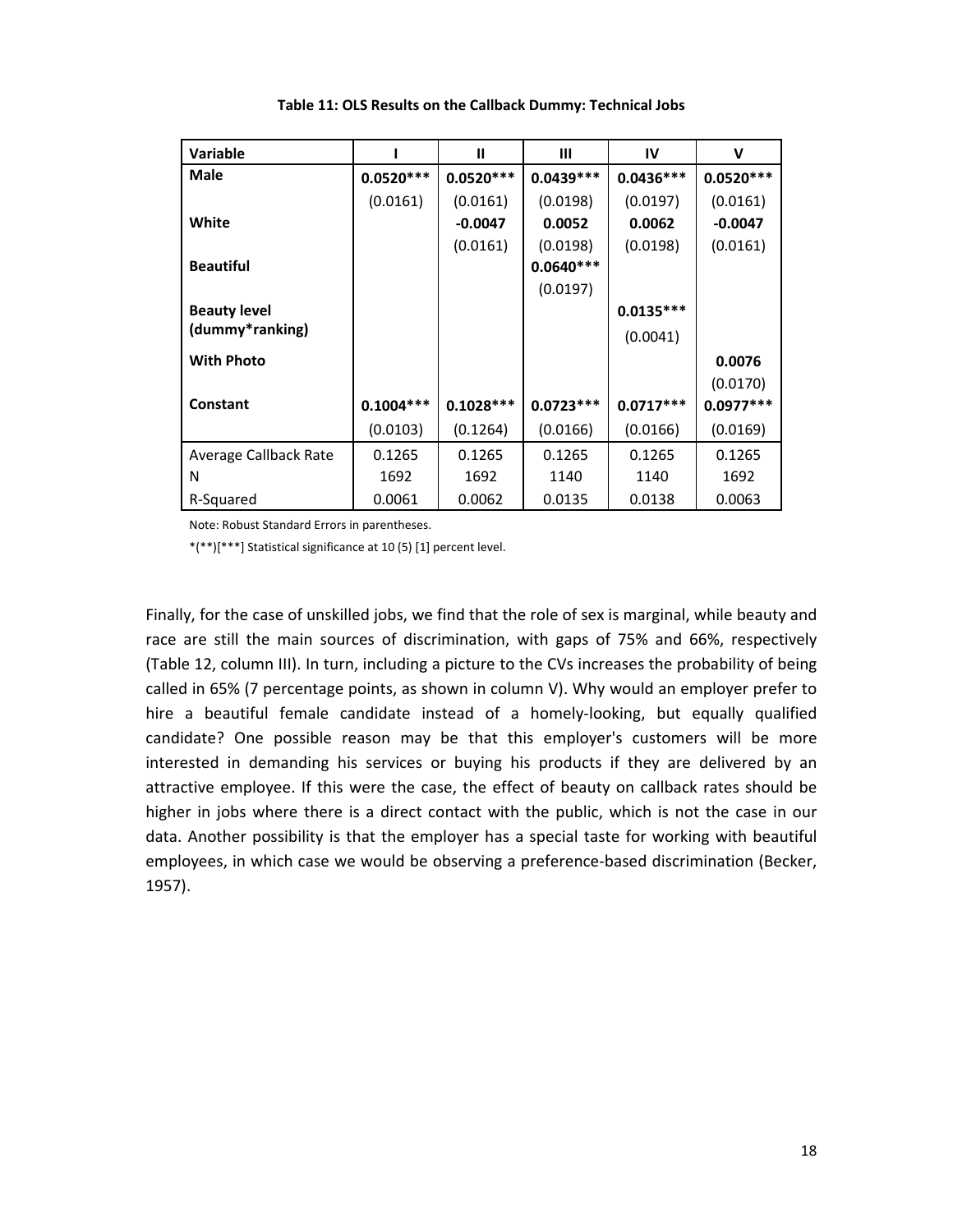| <b>Variable</b>                     |             | $\mathbf{I}$ | $\mathbf{III}$   | IV          | v           |
|-------------------------------------|-------------|--------------|------------------|-------------|-------------|
| Male                                | $0.0430***$ | $0.0430***$  | $0.0362^{\circ}$ | $0.0367*$   | $0.0430**$  |
|                                     | (0.0174)    | (0.0173)     | (0.0221)         | (0.0221)    | (0.0172)    |
| White                               |             | $0.0663***$  | $0.0879***$      | $0.0890***$ | $0.0663***$ |
|                                     |             | (0.0173)     | (0.0221)         | (0.0221)    | (0.0172)    |
| <b>Beautiful</b>                    |             |              | $0.0958***$      |             |             |
|                                     |             |              | (0.0221)         |             |             |
| <b>Beauty level (dummy*ranking)</b> |             |              |                  | $0.0184***$ |             |
|                                     |             |              |                  | (0.0045)    |             |
| <b>With Photo</b>                   |             |              |                  |             | $0.0696***$ |
|                                     |             |              |                  |             | (0.0172)    |
| Constant                            | $0.1325***$ | $0.0994***$  | $0.0664***$      | $0.0694***$ | $0.0525***$ |
|                                     | (0.0115)    | (0.1349)     | (0.0192)         | (0.0192)    | (0.0168)    |
| Average Callback Rate               | 0.1541      | 0.1541       | 0.1541           | 0.1541      | 0.1541      |
| N                                   | 1720        | 1720         | 1160             | 1160        | 1720        |
| R-Squared                           | 0.0036      | 0.0120       | 0.0313           | 0.0295      | 0.0201      |

**Table 12: OLS Results on the Callback Dummy: Unskilled Jobs**

Note: Robust Standard Errors in parentheses.

\*(\*\*)[\*\*\*] Statistical significance at 10 (5) [1] percent level.

 $\Delta$  p-value = 0.101.

An interesting result drawn from the three previous tables in regards to the magnitude of the racial gap according to the educational level of the candidates (secondary for unskilled jobs, technical for technical jobs, and university for professional jobs) is that there is a U‐shape relationship between the magnitude of the racial gap and the educational level, where the smallest racial gap occurs in technical jobs and higher ones are observed at the two ends of the educational levels considered (secondary and university). This is a result that deserves further exploration in future studies.

#### *The size of the company, the customer contact and service companies*

In order to make a richer analysis of the information collected, we examine below the econometric results splitting the sample by company size (we use the job ad size as a proxy), by whether jobs involve a direct contact with the, and by some specific economic sector of activity. Table 13 reports these results. Firstly, with respect to firm size (columns I and II), we found that, while large and medium companies strongly prefer males and, secondly, whites, for small and micro enterprises beauty seems to be the most important factor, followed by race and sex. We should remark that we are only using a proxy variable for the firm size, but it is nevertheless interesting to find that in smaller firms physical appearance plays a greater role than in large companies when it comes to overcoming the first hurdle in the employment selection process.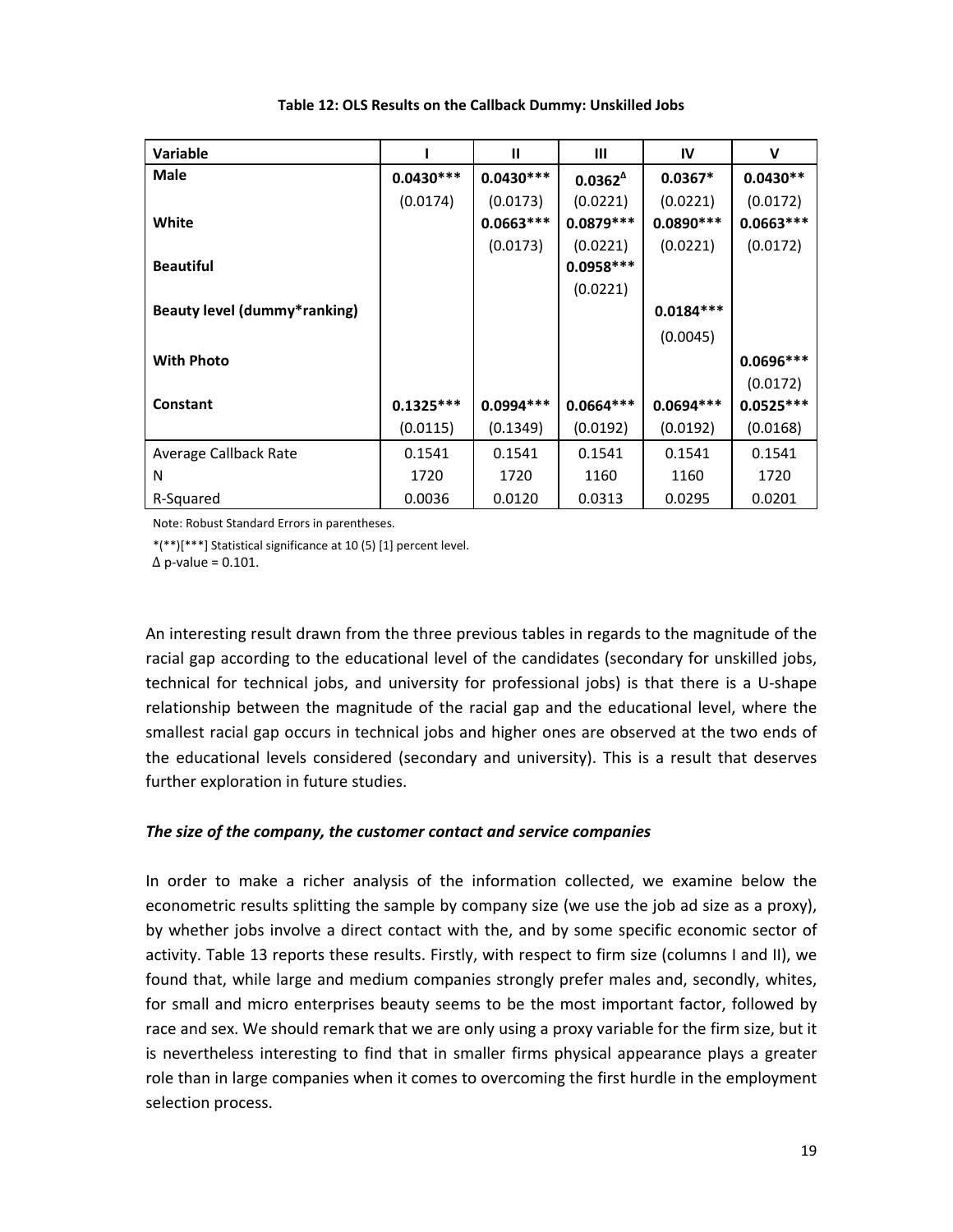Secondly (see columns III and IV), and to our surprise, we found that for jobs that does not involve contact with the customer, beauty is the most important variable, followed by sex and race. In contrast with this result, for jobs involving contact with the customers, there is no preference for male or female candidates, while race and beauty are similarly important. Furthermore, race for jobs involving contact with the customers is similarly important than beauty for office jobs.

|                       |                   | <b>Company Size</b> | <b>Contact with Customer?</b> |             | <b>Sectors</b>                           |  |
|-----------------------|-------------------|---------------------|-------------------------------|-------------|------------------------------------------|--|
| <b>Variable</b>       | Large /<br>Medium | Small $/$<br>Micro  | Yes                           | No          | Commerce,<br>consultancies<br>/ services |  |
|                       | (1)               | (II)                | (III)                         | (IV)        | (V)                                      |  |
| <b>Male</b>           | $0.1000***$       | $0.0404***$         | $0.0318$ <sup>V</sup>         | $0.0536***$ | $0.0385*$                                |  |
|                       | (0.0371)          | (0.0131)            | (0.0209)                      | (0.0152)    | (0.0197)                                 |  |
| White                 | $0.0905**$        | $0.0623***$         | $0.0953***$                   | $0.0499***$ | $0.0799***$                              |  |
|                       | (0.0371)          | (0.0131)            | (0.0209)                      | (0.0152)    | (0.0197)                                 |  |
| <b>Beautiful</b>      | $0.0775**$        | $0.0952***$         | $0.0857***$                   | $0.0931***$ | $0.1223***$                              |  |
|                       | (0.0371)          | (0.0131)            | (0.0208)                      | (0.0153)    | (0.0197)                                 |  |
| <b>Constant</b>       | $0.0490^{\circ}$  | $0.0520***$         | $0.0537***$                   | $0.0551***$ | $0.0420***$                              |  |
|                       | (0.0322)          | (0.0109)            | (0.0182)                      | (0.0128)    | (0.0161)                                 |  |
| Average Callback Rate | 0.1379            | 0.1390              | 0.1453                        | 0.1362      | 0.1471                                   |  |
| N                     | 420               | 2920                | 1196                          | 2164        | 1352                                     |  |
| R-Squared             | 0.0404            | 0.0284              | 0.0322                        | 0.0271      | 0.0419                                   |  |

**Table 13: Size of the company, customer contact, and trade and services**

Note: Robust Standard Errors in parentheses.

\*(\*\*)[\*\*\*] Statistical significance at 10 (5) [1] percent level.

 $\nabla$  p-value= 0.125.

 $\Delta$  p-value = 0.131.

Thirdly, given that 40% of the companies we sent the CVs to (see Annex 1) belong to the sectors of retail and wholesale, consultancy, and manufacture, we examined the regression results for these sectors. As shown in column V of table 13, beauty is the most significantly correlated variable with the callback rates. Its importance is similar in magnitude to that of the combined effect of being male and white.

## **6. Conclusion**

This paper has shown statistical evidence about the existence -and magnitude- of discrimination based on physical appearance, race, and sex (which we call gaps) in the labor market of Lima. Figure 1 summarizes the main findings regarding the magnitude of those gaps, shown in each of the three axes. In reading the graph, if the resulting shape is an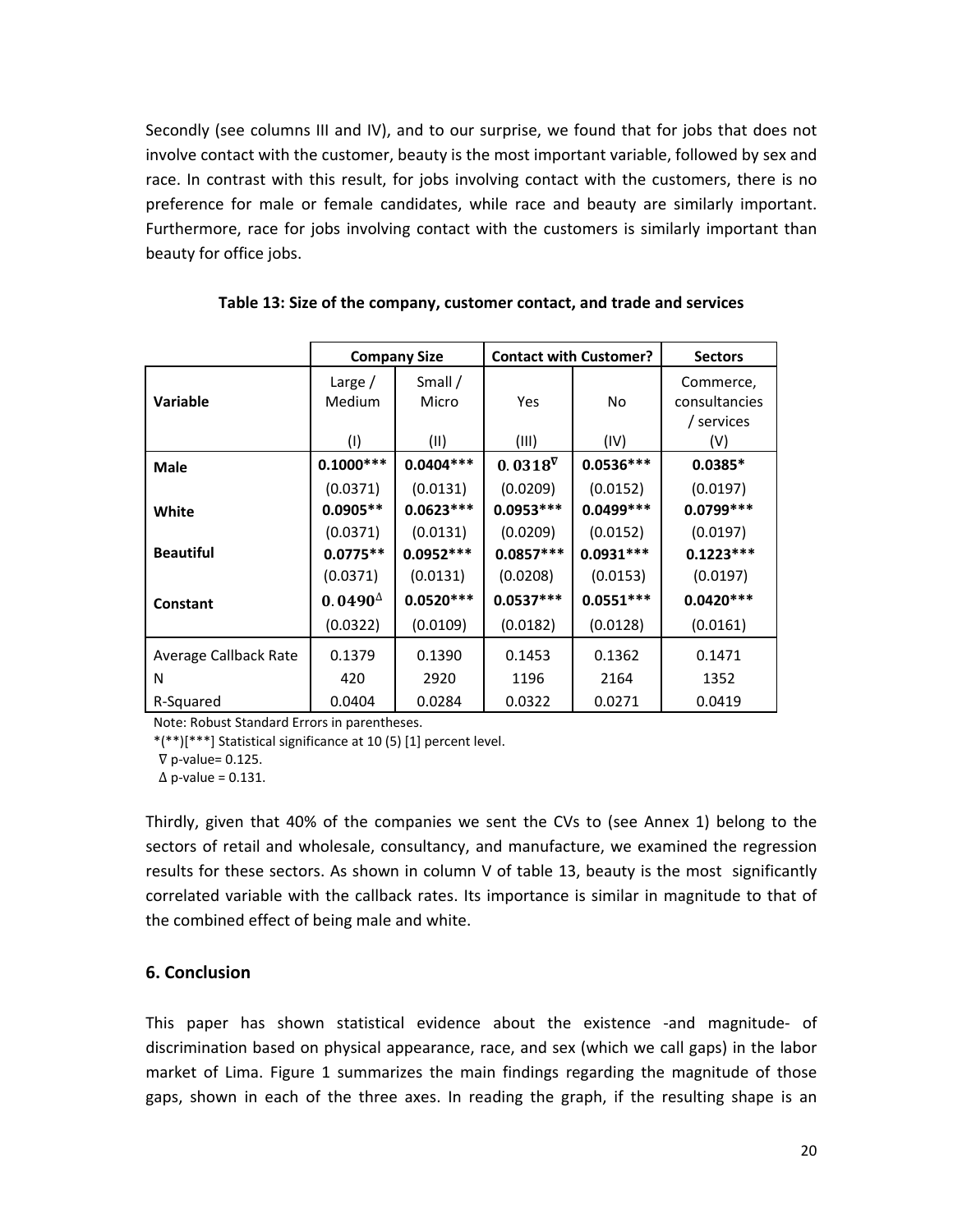equilateral triangle, this would mean that there are equal‐sized gaps. Also, smaller triangles indicate smaller gaps in magnitude.



**Figure 1: Impact of beauty, race and sex on the callback rate**

As we can see, then, for the entire sample (blue solid line), the beauty gap more than doubles the sexual gap, and is 1.5 times the racial gap. This result is in turn mainly explained by the discrimination observed in professional jobs (green, dashed line) and unskilled jobs (purple, dashed line with a star), which show larger triangles, and exhibit higher discrimination rates by beauty and race.

Our results provide quite unprecedented indicators on labor market discrimination in Peru. Although we are only examining the first stage of the selection process, we believe that the results are extremely important for labor market analysis Lima, because we suspect that in the second phase of the selection (the interviews) there is an even bigger room for discrimination.

While all forms of discrimination are reprehensible, the magnitude of that based on looks it strikingly large in professional and unskilled jobs. As discussed herein, this discrimination based on looks happens not only in jobs where there is a direct contact with the customer, but also in office jobs.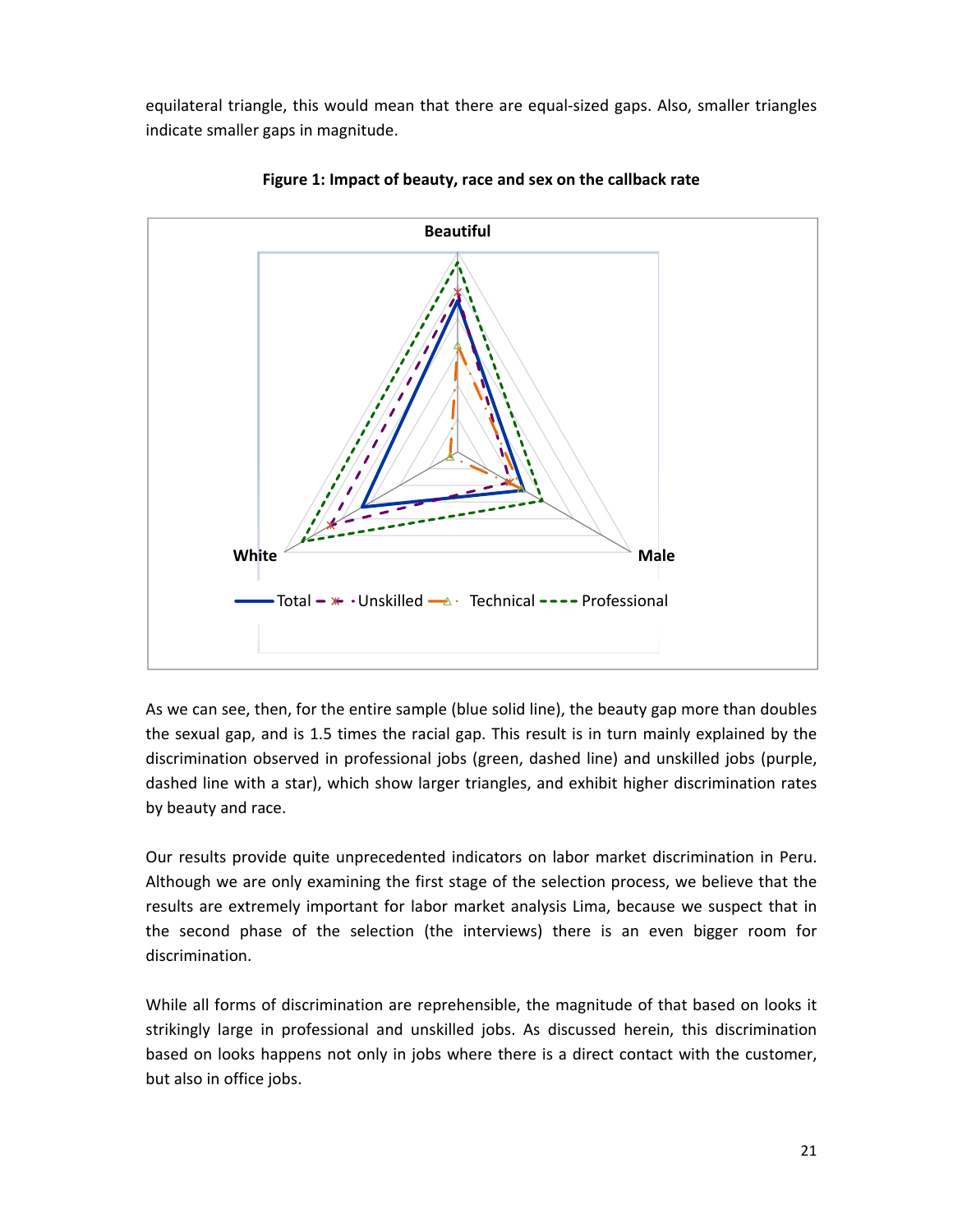We hope that the results of this study will contribute to discuss this complex subject, and to design solutions to mitigate the problem.

## **References**

Banerjee, Abhijit, Marianne Bertrand, SaugatoDatta & Sendhil Mullainathan (2009). "Labor Market Discrimination in Delhi: Evidence from a Field Experiment," *Journal of Comparative Economics*, 37, pp.14‐27.

Becker, Gary (1957). *The Economics of Discrimination*. The University of Chicago Press.

Bertrand, Marianne & Sendhil Mullainathan (2004). "Are Emily and Greg More Employable than Lakisha and Jamal? A Field Experiment on Labor Market Discrimination," *American Economic Review*, 94(4); pp. 991‐1013.

Bravo, David, Claudia Sanhueza & Sergio Urzúa (2009). "Using an Experimental Approach to Identify Labor Market Discrimination Based on Gender and Social Class in a Developing Economy," Unpublished Working Paper.

Carlsson, Magnus & Dan‐Olof Rooth (2006). "Evidence of Ethnic Discrimination in the Swedish Labor Market Using Experimental Data," *IZA Discussion Paper* No. 2281.Bonn: Institute for the Study of Labor (IZA).

Galarza, Francisco & Gustavo Yamada (2012). "Labor Market Discrimination in Lima, Peru: Evidence from a Field Experiment ". *CIUP Working Paper* No. 12‐3. Lima: CIUP.

Hamermesh, Daniel S. (2006). "Changing looks and changing "discrimination". The beauty of economists," *Economics Letters,* 93(3); pp.405‐412.

Hamermesh, Daniel S. & Jason Abrevaya (2012). "Beauty is the promise of happiness?," *IZA Discussion Paper* 5600. Bonn: IZA.

Hamermesh, Daniel S. (2011). *Beauty Pays*. Why Attractive People Are More Successful. *Princeton. NJ: Princeton University*.

Hamermesh, Daniel S. & Jeff E. Biddle (1994). "Beauty and the Labor Market," *American Economic Review*, 84(5), pp.1174‐1194.

Hamermesh, Daniel S. & Jeff E. Biddle (1998). "Beauty, Productivity and Discrimination: Lawyer´s Looks and Lucre," *Journal of Labor Economics,* 16(1); pp.172‐201.

Heilman, Madeleine E. & Lois Saruwatari (1979). "When beauty is beastly: The effects of appearance and sex on evaluations of job applicants for managerial and nonmanagerial jobs," *Organization Behavior and Human Decision Processes,* 23(3); pp. 360‐372.

Kaas, Leo & Christian Manger (2010), "Ethnic Discrimination in Germany's Labour Market: A Field Experiment," IZA *Discussion Paper* No. 4741.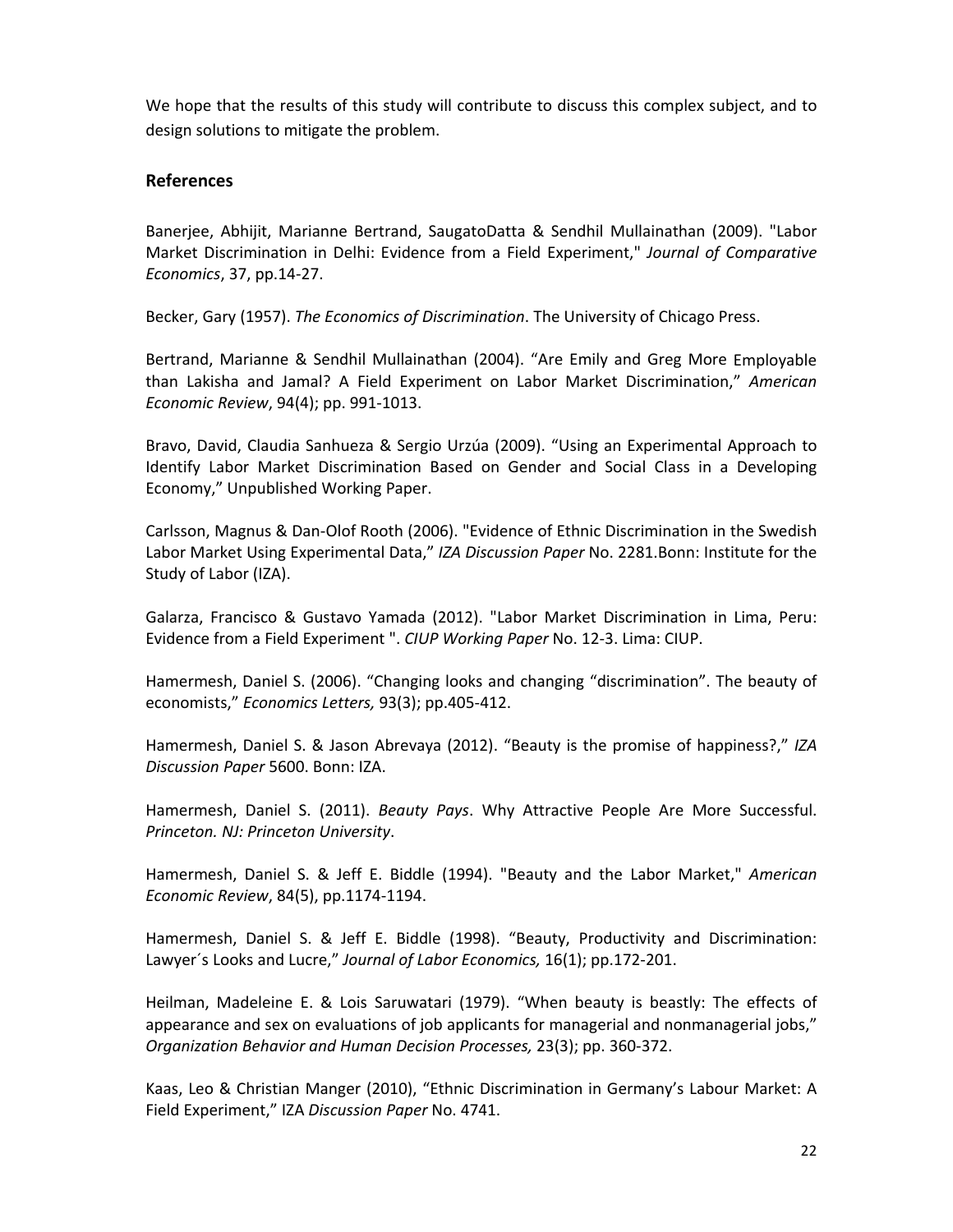Langlois, Judith & Lori Roggman (1990). "Attractive Faces are Only Average," *Psychological Science*, 1(2), pp.115‐121.

List, John A. & Imran Rasul (2011). "Field Experiments in Labor Economics," *Handbook of Labor Economics,* Volume 4a.

López, Florencia, Martín A. Rossi, & Sergio Urzúa (2013). "The Labor Market Return to an Attractive Face: Evidence from a Field Experiment," *Economics Letters*, 118(1); pp.170‐172*.*

Möbius, Markus & Tania Rosenbalt (2006). "Why Beauty Matters," *American Economic Review*, 96(1), pp.222‐235.

Moreno, Martín, Hugo Ñopo, Jaime Saavedra, & Máximo Torero (2012). "Gender and Racial Discrimination in Hiring: A Pseudo Audit Study for Three Selected Occupations in Metropolitan Lima," *World Development,* 40(2); pp. 315‐328*.*

Ruffle, Bradley J. & Ze'ev Shtudiner (2010). "Are Good‐Looking People More Employable?," *Discussion Paper* No. 10‐06, Ben‐Gurion University, Economics Department, Israel.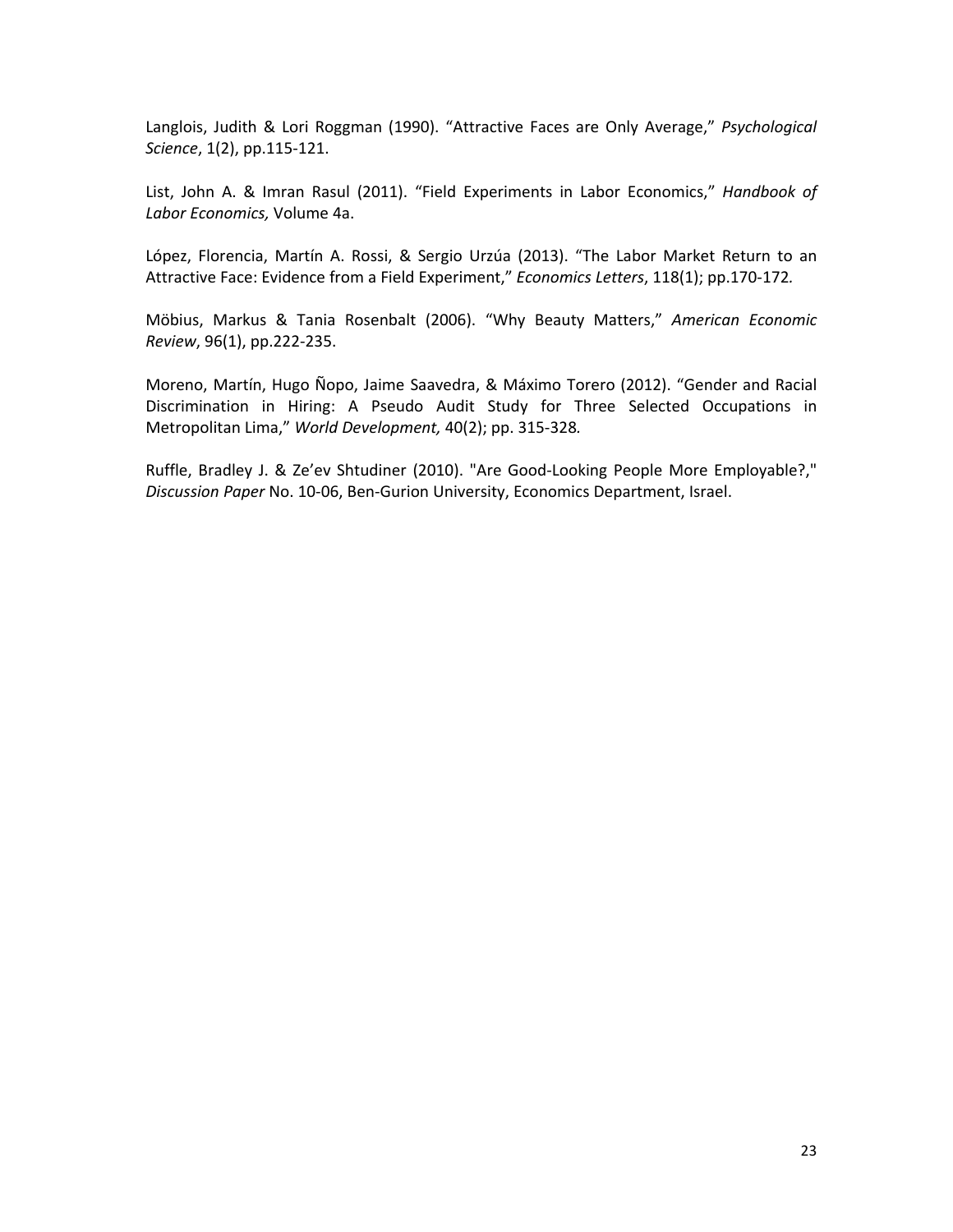#### **Annexes**

# **Annex 1: Summary Indicators**

| <b>Job Applicants</b><br><b>Characteristics</b> | Race                 | White                      | 2494 | 50.00% |
|-------------------------------------------------|----------------------|----------------------------|------|--------|
|                                                 |                      | Quechua                    | 2494 | 50.00% |
|                                                 | Sex                  | Male                       | 2494 | 50.00% |
|                                                 |                      | Female                     | 2494 | 50.00% |
|                                                 | Treatment            | No Photo                   | 1628 | 32.64% |
|                                                 |                      | Homely                     | 1684 | 33.76% |
|                                                 |                      | Beautiful                  | 1676 | 33.60% |
|                                                 | Job<br>Category      | Professional               | 1576 | 31.60% |
| Jobs<br><b>Characteristics</b>                  |                      | Technical                  | 1692 | 33.92% |
|                                                 |                      | Unskilled                  | 1720 | 34.48% |
|                                                 | Job<br>Experience    | None                       | 4084 | 81.88% |
|                                                 |                      | Up to 1 year               | 428  | 8.58%  |
|                                                 |                      | Between 1 & 2 years        | 436  | 8.74%  |
|                                                 |                      | 3 or more years            | 40   | 0.80%  |
|                                                 | Public /             | Contact with the Public    | 3164 | 63.43% |
|                                                 | Office               | Office                     | 1824 | 36.57% |
|                                                 | Size of<br>Company * | 1: Micro                   | 3037 | 60.89% |
|                                                 |                      | 2                          | 1035 | 20.75% |
| Company's<br><b>Characteristics</b>             |                      | 3: Medium                  | 496  | 9.94%  |
|                                                 |                      | 4                          | 224  | 4.49%  |
|                                                 |                      | 5: Large                   | 172  | 3.45%  |
|                                                 | Economic<br>Sector   | Wholesale and retail       | 804  | 16.12% |
|                                                 |                      | Consultancy (professional, |      |        |
|                                                 |                      | technical or scientific)   | 628  | 12.59% |
|                                                 |                      | Manufacturing              | 572  | 11.47% |
|                                                 |                      | Others                     | 2984 | 59.82% |

\* Based on size of job ads. 24 Job ads were gathered from Aptitus online.